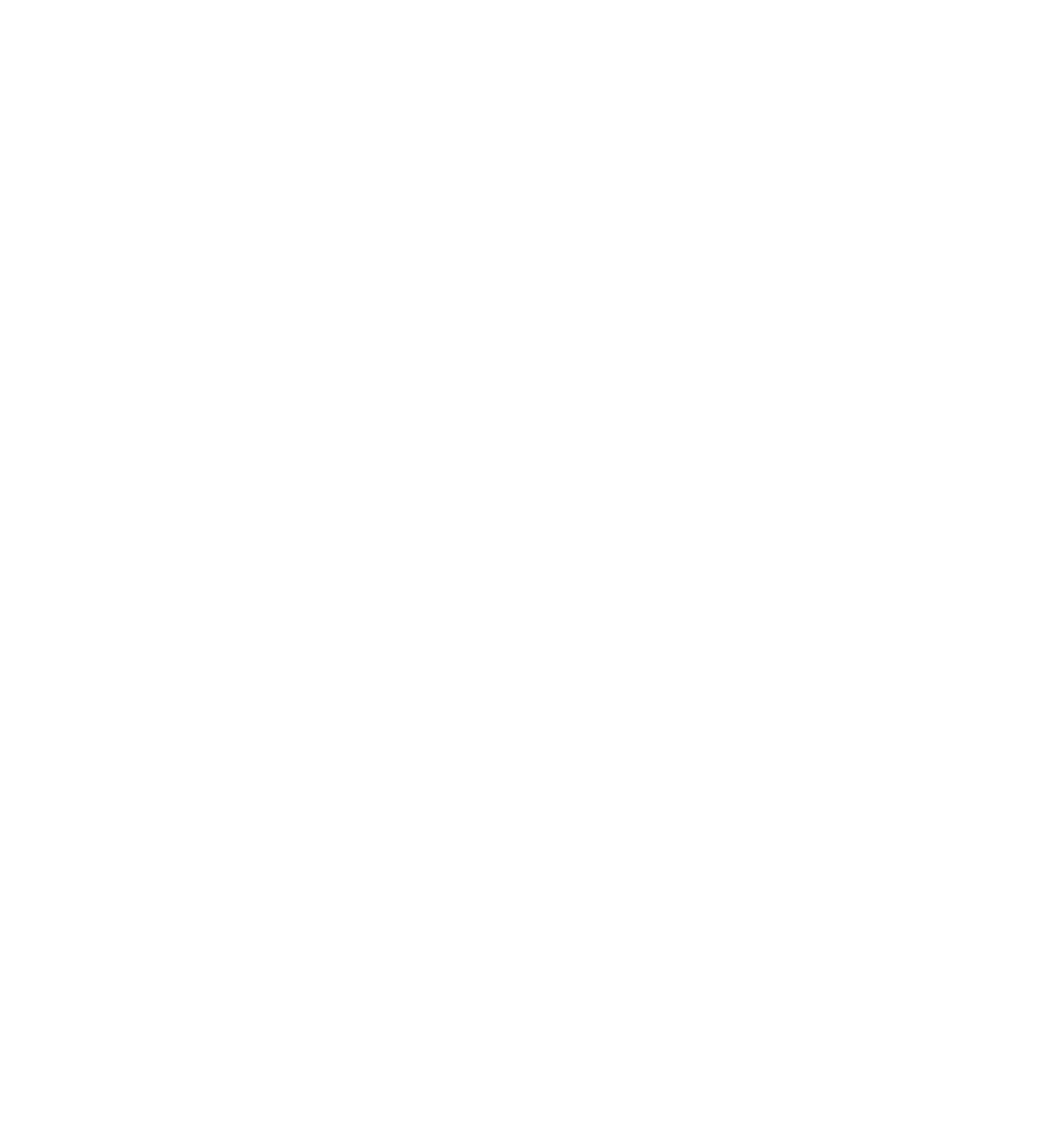| 614-01523 | Steel Sign Support (2-Inch Round)(Socket)(Install Only)                                                           | Steel Sign Supp (2-In Rd)(Sock)(Install) | <b>EACH</b> |
|-----------|-------------------------------------------------------------------------------------------------------------------|------------------------------------------|-------------|
| 614-01554 | Steel Signpost (4 Inch Round) (Slipbase)                                                                          | Steel Signpost (4 In Rd) (Slip)          | <b>LF</b>   |
| 614-01556 | Steel Sign Support (4 Inch Round Schedule 80) (16 Feet - Steel Sign Supp(4In RndSch80)(16'-1.75")<br>$1.75$ Inch) |                                          | <b>EACH</b> |
| 614-01558 | Steel Sign Support (4 Inch Round Schedule 80) (18 Feet - Steel Sign Supp(4In RndSch80)(18'-4.75")<br>4.75 Inch)   |                                          | <b>EACH</b> |
| 614-01572 | Steel Sign Support (2-1/2 Inch Round NP-40)(Post &<br>Slipbase)                                                   | Steel Sign Supp (2-1/2 Rd NP40)(Po&Silp) | LF          |
| 614-01573 | Steel Sign Support (2-1/2 Inch Round NP-40)(Post &<br>Slipbase)                                                   | Steel Sign Supp (2-1/2 Rd NP40)(Po&Slip) | <b>EACH</b> |
| 614-01575 | Steel Sign Support (2-1/2 Inch Round NP-40)(Post)                                                                 | Steel Sign Supp (2-1/2 In Rd NP40)(Po)   | LF          |
| 614-01576 | Steel Sign Support (2-1/2 Inch Round)(NP-<br>40)(Post)(Painted)                                                   | SteelSgnSupp(2-1/2InRd)(40)(Post)(Paint) | LF          |
| 614-01578 | Steel Sign Support (2-1/2 Inch Round NP-40)(Slipbase)                                                             | Steel Sign Supp (2-1/2 In Rd NP40)(Slip) | <b>EACH</b> |
| 614-01582 | Steel Sign Support (2-1/2 Inch Round) (Post and Slipbase)                                                         | Steel Sign Supp (2-1/2 In Rd)(Po&Slip)   | LF          |
| 614-01583 | Steel Sign Support (2-1/2 In Round Sch 80) (Post &<br>Slipbase)                                                   | Stl Sign Supp (2-1/2 In Rd 80)(Po&Slip)  | <b>EACH</b> |
| 614-01585 | Steel Sign Support (2-1/2 Inch Round Sch 80) (Post)                                                               | Steel Sign Supp (2-1/2 In Rd 80)(Post)   | LF          |
| 614-01586 | Steel Sign Support (2-1/2 In Rd Sch 80)(Post)(Install<br>Only)                                                    | Steel Sign Supp(2-1/2 In Rd 80)(Po)(Ins) | LF          |
| 614-01587 | Steel Sign Support (2-1/2 Inch Round)(Schedule<br>80)(Post)(Painted)                                              | SteelSgnSupp(2-1/2InRd)(80)(Post)(Paint) | LF          |
| 614-01588 | Steel Sign Support (2-1/2 Inch Round Sch 80)(Slipbase)                                                            | Steel Sign Supp (2-1/2 In Rd 80)(Slip)   | <b>EACH</b> |
| 614-01589 | Steel Sign Supp (2-1/2 In Rd Sch 80) (Slip) (Install Only)                                                        | Steel Sign Supp (2.5 In Rd Sch 80)(Ins)  | <b>EACH</b> |
| 614-01736 | Steel Sign Ground Stub Base (36 Inch)                                                                             | Steel Sign Ground Stub Base (36 In)      | <b>EACH</b> |
| 614-03001 | Concrete Footing (Type 1)                                                                                         | Conc Footing (Ty 1)                      | <b>EACH</b> |
| 614-03002 | Concrete Footing (Type 2)                                                                                         | Conc Footing (Ty 2)                      | <b>EACH</b> |
| 614-03003 | Concrete Footing (Type 3)                                                                                         | Conc Footing (Ty 3)                      | <b>EACH</b> |
| 614-03004 | Concrete Footing (Type 4)                                                                                         | Conc Footing (Ty 4)                      | <b>EACH</b> |
| 614-03005 | Concrete Footing (Type 5)                                                                                         | Conc Footing (Ty 5)                      | <b>EACH</b> |
| 614-03006 | Concrete Footing (Type 6)                                                                                         | Conc Footing (Ty 6)                      | <b>EACH</b> |
| 614-03007 | Concrete Footing (Type 7)                                                                                         | Conc Footing (Ty 7)                      | <b>EACH</b> |
| 614-03100 | Concrete Footing (Traffic Signal Pole)                                                                            | Conc Footing (Sig Pole)                  | <b>EACH</b> |
| 614-07000 | Mask Sign Legend                                                                                                  | Mask Sign Legend                         | EACH        |
| 614-07100 | Modification of Sign Legend                                                                                       | Mod Sign Legend                          | <b>LS</b>   |
| 614-07105 | Modification of Sign Legend                                                                                       | Mod Sign Legend                          | <b>EACH</b> |
| 614-07125 | Modification of Steel Signpost                                                                                    | Mod Steel Signpost                       | <b>EACH</b> |
| 614-10015 | Overpass Mounted Sign Bracket                                                                                     | Overpass Mtd Sign Bracket                | <b>EACH</b> |
| 614-10030 | Paint Overhead Sign Structure                                                                                     | Paint Overhead Sign Str                  | <b>EACH</b> |
| 614-10035 | Paint Ground Sign                                                                                                 | Paint Ground Sign                        | <b>EACH</b> |
| 614-10050 | Modification of Overhead Sign Structure                                                                           | Mod Overhead Sign Str                    | <b>EACH</b> |
| 614-10080 | Modification of Overpass Mounted Sign Bracket                                                                     | Mod Overpass Sign Bracket                | <b>EACH</b> |
| 614-10100 | Sign Bridge Structure (Install Only)                                                                              | Inst Sign Brdg Str                       | <b>EACH</b> |
| 614-10110 | LED Warning Sign System (Signs)                                                                                   | LED Warning Sign System (Signs)          | <b>EACH</b> |
| 614-10113 | Dynamic Message Sign (Color LED)(Overhead)(Furnish<br>Only)                                                       | Dyn Mesg Sign (Color LED)(O/H)(Furnish)  | <b>EACH</b> |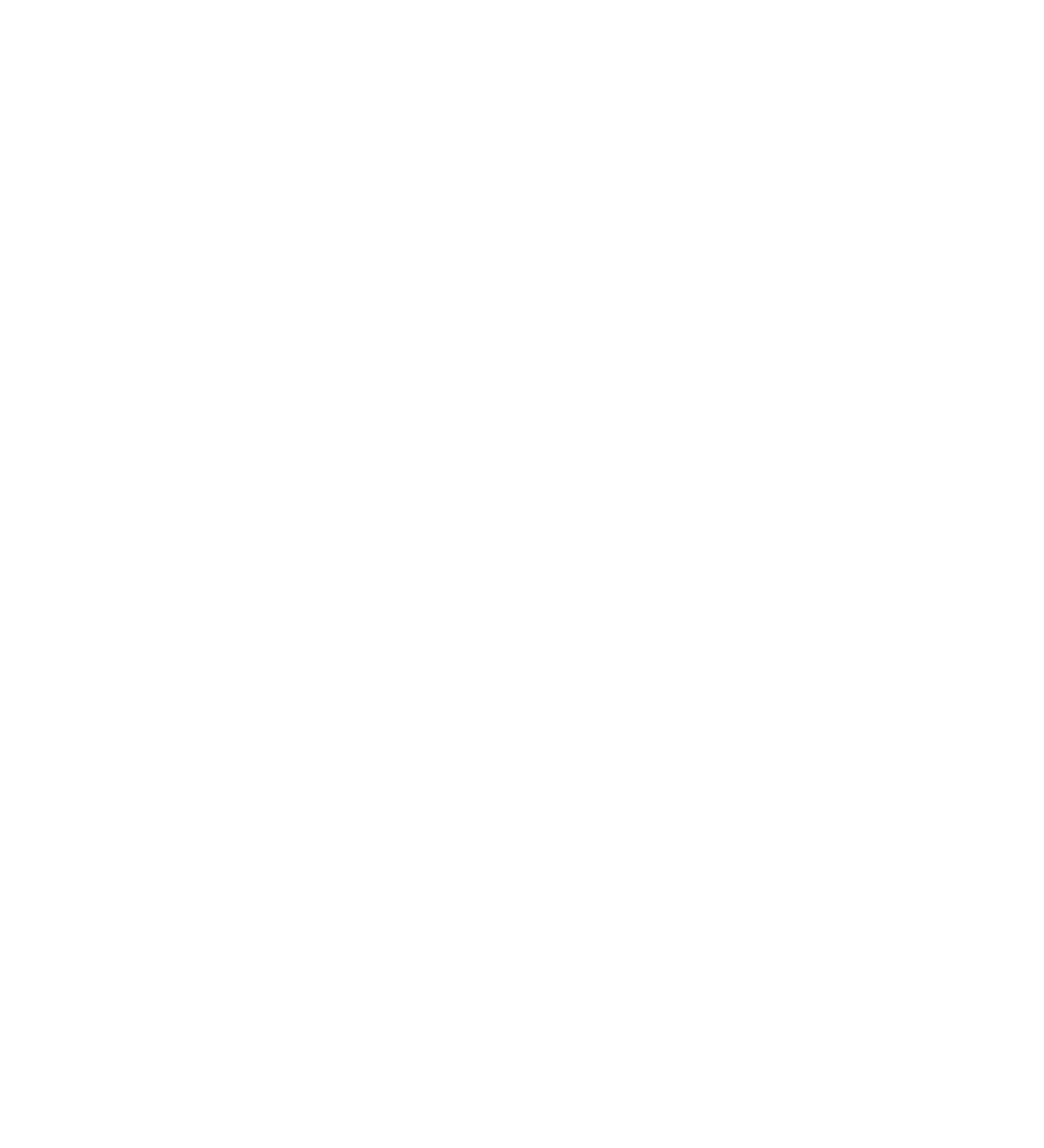| 624-60037 | 36 Inch Equivalent Drainage Pipe Arch (Class 0)<br>(Complete In Place) | 36 In Equiv Drain Pipe A (CL 0) (CIP) | <b>LF</b> |
|-----------|------------------------------------------------------------------------|---------------------------------------|-----------|
| 624-60042 | 42 Inch Equivalent Drainage Pipe Arch (Class 0)                        | 42 In Equiv Drain Pipe A (CL 0)       | <b>LF</b> |
| 624-60043 | 42 Inch Equivalent Drainage Pipe Arch (Class 0)<br>(Complete In Place) | 42 In Equiv Drain Pipe A (CL 0) (CIP) | LF        |
| 624-60048 | 48 Inch Equivalent Drainage Pipe Arch (Class 0)                        | 48 In Equiv Drain Pipe A (CL 0)       | LF        |
| 624-60049 | 48 Inch Equivalent Drainage Pipe Arch (Class 0)<br>(Complete In Place) | 48 In Equiv Drain Pipe A (CL 0) (CIP) | <b>LF</b> |
| 624-60054 | 54 Inch Equivalent Drainage Pipe Arch (Class 0)                        | 54 In Equiv Drain Pipe A (CL 0)       | <b>LF</b> |
| 624-60055 | 54 Inch Equivalent Drainage Pipe Arch (Class 0)<br>(Complete In Place) | 54 In Equiv Drain Pipe A (CL 0) (CIP) | LF        |
| 624-60060 | 60 Inch Equivalent Drainage Pipe Arch (Class 0)                        | 60 In Equiv Drain Pipe A (CL 0)       | LF        |
| 624-60061 | 60 Inch Equivalent Drainage Pipe Arch (Class 0)<br>(Complete In Place) | 60 In Equiv Drain Pipe A (CL 0) (CIP) | <b>LF</b> |
| 624-60066 | 66 Inch Equivalent Drainage Pipe Arch (Class 0)                        | 66 In Equiv Drain Pipe A (CL 0)       | <b>LF</b> |
| 624-60067 | 66 Inch Equivalent Drainage Pipe Arch (Class 0)<br>(Complete In Place) | 66 In Equiv Drain Pipe A (CL 0) (CIP) | LF        |
| 624-60072 | 72 Inch Equivalent Drainage Pipe Arch (Class 0)                        | 72 In Equiv Drain Pipe A (CL 0)       | <b>LF</b> |
| 624-60073 | 72 Inch Equivalent Drainage Pipe Arch (Class 0)<br>(Complete In Place) | 72 In Equiv Drain Pipe A (CL 0) (CIP) | LF        |
| 624-60078 | 78 Inch Equivalent Drainage Pipe Arch (Class 0)                        | 78 In Equiv Drain Pipe A (CL 0)       | LF        |
| 624-60079 | 78 Inch Equivalent Drainage Pipe Arch (Class 0)<br>(Complete In Place) | 78 In Equiv Drain Pipe A (CL 0) (CIP) | LF        |
| 624-60084 | 84 Inch Equivalent Drainage Pipe Arch (Class 0)                        | 84 In Equiv Drain Pipe A (CL 0)       | <b>LF</b> |
| 624-60090 | 90 Inch Equivalent Drainage Pipe Arch (Class 0)                        | 90 In Equiv Drain Pipe A (CL 0)       | LF        |
| 624-60096 | 96 Inch Equivalent Drainage Pipe Arch (Class 0)                        | 96 In Equiv Drain Pipe A (CL 0)       | LF        |
| 624-60102 | 102 Inch Equivalent Drainage Pipe Arch (Class 0)                       | 102 In Equiv Drain Pipe A (CL 0)      | LF        |
| 624-60108 | 108 Inch Equivalent Drainage Pipe Arch (Class 0)                       | 108 In Equiv Drain Pipe A (CL 0)      | LF        |
| 624-60114 | 114 Inch Equivalent Drainage Pipe Arch (Class 0)                       | 114 In Equiv Drain Pipe A (CL 0)      | <b>LF</b> |
| 624-60120 | 120 Inch Equivalent Drainage Pipe Arch (Class 0)                       | 120 In Equiv Drain Pipe A (CL 0)      | LF        |
| 624-61015 | 15 Inch Equivalent Drainage Pipe Arch (Class 1)                        | 15 In Equiv Drain Pipe A (CL 1)       | LF        |
| 624-61016 | 15 Inch Equivalent Drainage Pipe Arch (Class 1)<br>(Complete In Place) | 15 In Equiv Drain Pipe A (CL 1) (CIP) | LF        |
| 624-61018 | 18 Inch Equivalent Drainage Pipe Arch (Class 1)                        | 18 In Equiv Drain Pipe A (CL 1)       | LF        |
| 624-61019 | 18 Inch Equivalent Drainage Pipe Arch (Class 1)<br>(Complete In Place) | 18 In Equiv Drain Pipe A (CL 1) (CIP) | LF        |
| 624-61021 | 21 Inch Equivalent Drainage Pipe Arch (Class 1)                        | 21 Inch Equiv Drain Pipe A (CL 1)     | LF        |
| 624-61022 | 21 Inch Equivalent Drainage Pipe Arch (Class 1)<br>(Complete In Place) | 21 In Equiv Drain Pipe A (CL 1) (CIP) | LF        |
| 624-61024 | 24 Inch Equivalent Drainage Pipe Arch (Class 1)                        | 24 In Equiv Drain Pipe A (CL 1)       | LF        |
| 624-61025 | 24 Inch Equivalent Drainage Pipe Arch (Class 1)<br>(Complete In Place) | 24 In Equiv Drain Pipe A (CL 1) (CIP) | LF        |
| 624-61030 | 30 Inch Equivalent Drainage Pipe Arch (Class 1)                        | 30 In Equiv Drain Pipe A (CL 1)       | LF        |
| 624-61036 | 36 Inch Equivalent Drainage Pipe Arch (Class 1)                        | 36 In Equiv Drain Pipe A (CL 1)       | LF        |
| 624-61042 | 42 Inch Equivalent Drainage Pipe Arch (Class 1)                        | 42 In Equiv Drain Pipe A (CL 1)       | LF        |
| 624-61048 | 48 Inch Equivalent Drainage Pipe Arch (Class 1)                        | 48 In Equiv Drain Pipe A (CL 1)       | LF        |

| 36 In Equiv Drain Pipe A (CL 0) (CIP) | LF |
|---------------------------------------|----|
| 42 In Equiv Drain Pipe A (CL 0)       | LF |
| 42 In Equiv Drain Pipe A (CL 0) (CIP) | LF |
| 48 In Equiv Drain Pipe A (CL 0)       | LF |
| 48 In Equiv Drain Pipe A (CL 0) (CIP) | LF |
| 54 In Equiv Drain Pipe A (CL 0)       | LF |
| 54 In Equiv Drain Pipe A (CL 0) (CIP) | LF |
| 60 In Equiv Drain Pipe A (CL 0)       | LF |
| 60 In Equiv Drain Pipe A (CL 0) (CIP) | LF |
| 66 In Equiv Drain Pipe A (CL 0)       | LF |
| 66 In Equiv Drain Pipe A (CL 0) (CIP) | LF |
| 72 In Equiv Drain Pipe A (CL 0)       | LF |
| 72 In Equiv Drain Pipe A (CL 0) (CIP) | LF |
| 78 In Equiv Drain Pipe A (CL 0)       | LF |
| 78 In Equiv Drain Pipe A (CL 0) (CIP) | LF |
| 84 In Equiv Drain Pipe A (CL 0)       | LF |
| 90 In Equiv Drain Pipe A (CL 0)       | LF |
| 96 In Equiv Drain Pipe A (CL 0)       | LF |
| 102 In Equiv Drain Pipe A (CL 0)      | LF |
| 108 In Equiv Drain Pipe A (CL 0)      | LF |
| 114 In Equiv Drain Pipe A (CL 0)      | LF |
| 120 In Equiv Drain Pipe A (CL 0)      | LF |
| 15 In Equiv Drain Pipe A (CL 1)       | LF |
| 15 In Equiv Drain Pipe A (CL 1) (CIP) | LF |
| 18 In Equiv Drain Pipe A (CL 1)       | LF |
| 18 In Equiv Drain Pipe A (CL 1) (CIP) | LF |
| 21 Inch Equiv Drain Pipe A (CL 1)     | LF |
| 21 In Equiv Drain Pipe A (CL 1) (CIP) | LF |
| 24 In Equiv Drain Pipe A (CL 1)       | LF |
| 24 In Equiv Drain Pipe A (CL 1) (CIP) | LF |
| 30 In Equiv Drain Pipe A (CL 1)       | LF |
| 36 In Equiv Drain Pipe A (CL 1)       | LF |
| 42 In Equiv Drain Pipe A (CL 1)       | LF |
| 48 In Equiv Drain Pipe A (CL 1)       | LF |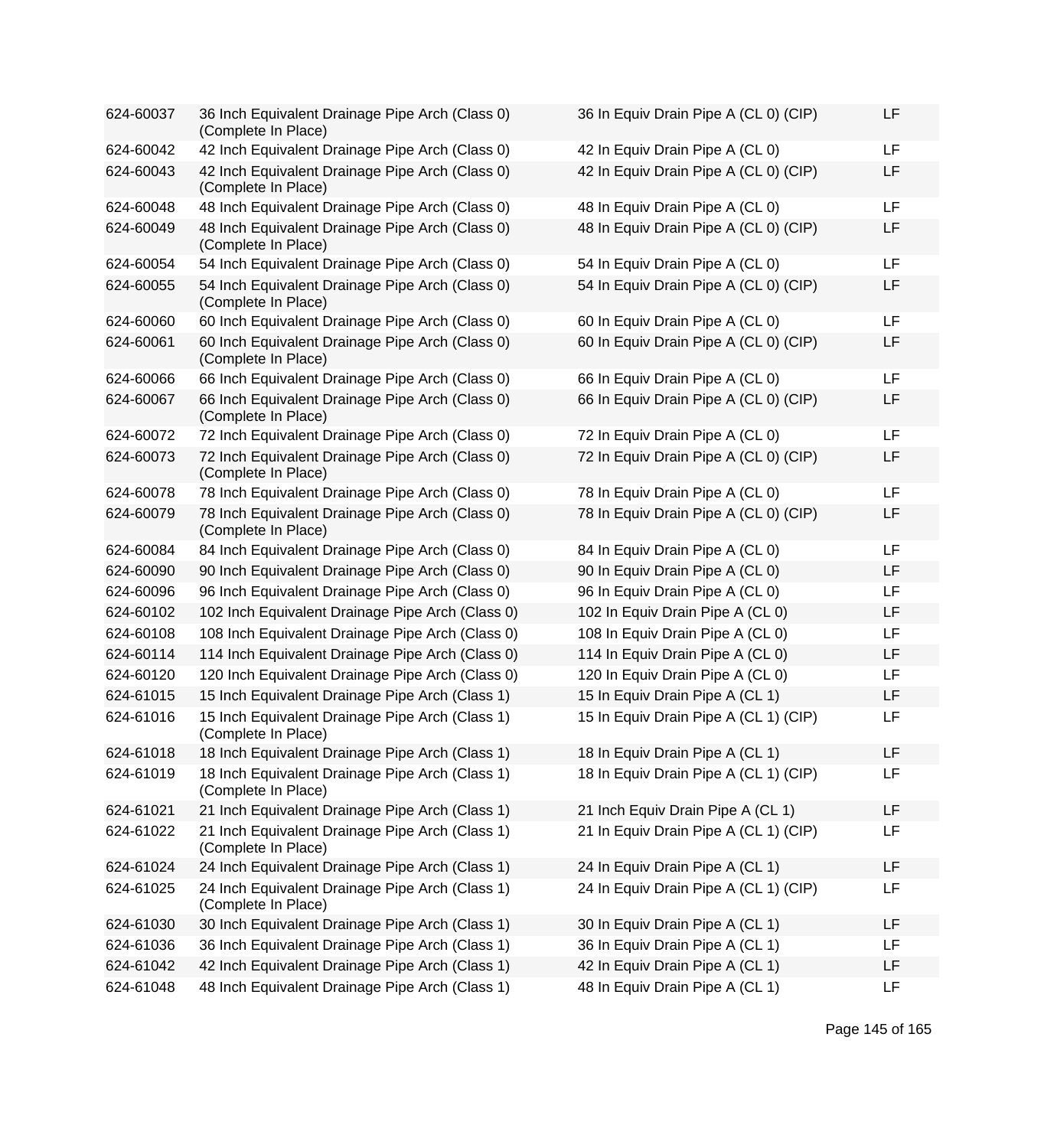| 624-61054 | 54 Inch Equivalent Drainage Pipe Arch (Class 1)                        | 54 In Equiv Drain Pipe A (CL 1)       | <b>LF</b> |
|-----------|------------------------------------------------------------------------|---------------------------------------|-----------|
| 624-61060 | 60 Inch Equivalent Drainage Pipe Arch (Class 1)                        | 60 In Equiv Drain Pipe A (CL 1)       | <b>LF</b> |
| 624-61066 | 66 Inch Equivalent Drainage Pipe Arch (Class 1)                        | 66 In Equiv Drain Pipe A (CL 1)       | LF        |
| 624-61072 | 72 Inch Equivalent Drainage Pipe Arch (Class 1)                        | 72 In Equiv Drain Pipe A (CL 1)       | LF        |
| 624-61078 | 78 Inch Equivalent Drainage Pipe Arch (Class 1)                        | 78 In Equiv Drain Pipe A (CL 1)       | LF        |
| 624-61084 | 84 Inch Equivalent Drainage Pipe Arch (Class 1)                        | 84 In Equiv Drain Pipe A (CL 1)       | LF        |
| 624-61090 | 90 Inch Equivalent Drainage Pipe Arch (Class 1)                        | 90 In Equiv Drain Pipe A (CL 1)       | LF        |
| 624-61096 | 96 Inch Equivalent Drainage Pipe Arch (Class 1)                        | 96 In Equiv Drain Pipe A (CL 1)       | LF        |
| 624-61102 | 102 Inch Equivalent Drainage Pipe Arch (Class 1)                       | 102 In Equiv Drain Pipe A (CL 1)      | LF        |
| 624-61108 | 108 Inch Equivalent Drainage Pipe Arch (Class 1)                       | 108 In Equiv Drain Pipe A (CL 1)      | LF        |
| 624-61114 | 114 Inch Equivalent Drainage Pipe Arch (Class 1)                       | 114 In Equiv Drain Pipe A (CL 1)      | LF        |
| 624-61120 | 120 Inch Equivalent Drainage Pipe Arch (Class 1)                       | 120 In Equiv Drain Pipe A (CL 1)      | LF        |
| 624-62015 | 15 Inch Equivalent Drainage Pipe Arch (Class 2)                        | 15 In Equiv Drain Pipe A (CL 2)       | LF        |
| 624-62016 | 15 Inch Equivalent Drainage Pipe Arch (Class 2)<br>(Complete In Place) | 15 In Equiv Drain Pipe A (CL 2) (CIP) | LF        |
| 624-62018 | 18 Inch Equivalent Drainage Pipe Arch (Class 2)                        | 18 In Equiv Drain Pipe A (CL 2)       | LF        |
| 624-62019 | 18 Inch Equivalent Drainage Pipe Arch (Class 2)<br>(Complete In Place) | 18 In Equiv Drain Pipe A (CL 2) (CIP) | LF        |
| 624-62021 | 21 Inch Equivalent Drainage Pipe Arch (Class 2)                        | 21 In Equiv Drain Pipe A (CL 2)       | LF        |
| 624-62022 | 21 Inch Equivalent Drainage Pipe Arch (Class 2)<br>(Complete In Place) | 21 In Equiv Drain Pipe A (CL 2) (CIP) | <b>LF</b> |
| 624-62024 | 24 Inch Equivalent Drainage Pipe Arch (Class 2)                        | 24 In Equiv Drain Pipe A (CL 2)       | <b>LF</b> |
| 624-62025 | 24 Inch Equivalent Drainage Pipe Arch (Class 2)<br>(Complete In Place) | 24 In Equiv Drain Pipe A (CL 2) (CIP) | LF        |
| 624-62030 | 30 Inch Equivalent Drainage Pipe Arch (Class 2)                        | 30 In Equiv Drain Pipe A (CL 2)       | LF        |
| 624-62036 | 36 Inch Equivalent Drainage Pipe Arch (Class 2)                        | 36 In Equiv Drain Pipe A (CL 2)       | LF        |
| 624-62042 | 42 Inch Equivalent Drainage Pipe Arch (Class 2)                        | 42 In Equiv Drain Pipe A (CL 2)       | LF        |
| 624-62048 | 48 Inch Equivalent Drainage Pipe Arch (Class 2)                        | 48 In Equiv Drain Pipe A (CL 2)       | LF        |
| 624-62054 | 54 Inch Equivalent Drainage Pipe Arch (Class 2)                        | 54 In Equiv Drain Pipe A (CL 2)       | LF        |
| 624-62060 | 60 Inch Equivalent Drainage Pipe Arch (Class 2)                        | 60 In Equiv Drain Pipe A (CL 2)       | LF        |
| 624-62066 | 66 Inch Equivalent Drainage Pipe Arch (Class 2)                        | 66 In Equiv Drain Pipe A (CL 2)       | LF        |
| 624-62072 | 72 Inch Equivalent Drainage Pipe Arch (Class 2)                        | 72 In Equiv Drain Pipe A (CL 2)       | LF        |
| 624-62078 | 78 Inch Equivalent Drainage Pipe Arch (Class 2)                        | 78 In Equiv Drain Pipe A (CL 2)       | LF        |
| 624-62084 | 84 Inch Equivalent Drainage Pipe Arch (Class 2)                        | 84 In Equiv Drain Pipe A (CL 2)       | LF        |
| 624-62090 | 90 Inch Equivalent Drainage Pipe Arch (Class 2)                        | 90 In Equiv Drain Pipe A (CL 2)       | LF        |
| 624-62096 | 96 Inch Equivalent Drainage Pipe Arch (Class 2)                        | 96 In Equiv Drain Pipe A (CL 2)       | LF        |
| 624-62102 | 102 Inch Equivalent Drainage Pipe Arch (Class 2)                       | 102 In Equiv Drain Pipe A (CL 2)      | LF        |
| 624-62108 | 108 Inch Equivalent Drainage Pipe Arch (Class 2)                       | 108 In Equiv Drain Pipe A (CL 2)      | LF        |
| 624-62114 | 114 Inch Equivalent Drainage Pipe Arch (Class 2)                       | 114 In Equiv Drain Pipe A (CL 2)      | LF        |
| 624-62120 | 120 Inch Equivalent Drainage Pipe Arch (Class 2)                       | 120 In Equiv Drain Pipe A (CL 2)      | LF        |
| 624-63015 | 15 Inch Equivalent Drainage Pipe Arch (Class 3)                        | 15 In Equiv Drain Pipe A (CL 3)       | LF        |
| 624-63016 | 15 Inch Equivalent Drainage Pipe Arch (Class 3)<br>(Complete In Place) | 15 In Equiv Drain Pipe A (CL 3) (CIP) | LF        |
| 624-63018 | 18 Inch Equivalent Drainage Pipe Arch (Class 3)                        | 18 In Equiv Drain Pipe A (CL 3)       | LF        |
| 624-63019 | 18 Inch Equivalent Drainage Pipe Arch (Class 3)                        | 18 In Equiv Drain Pipe A (CL 3) (CIP) | LF        |

| 54 In Equiv Drain Pipe A (CL 1)       | LF |
|---------------------------------------|----|
| 60 In Equiv Drain Pipe A (CL 1)       | LF |
| 66 In Equiv Drain Pipe A (CL 1)       | LF |
| 72 In Equiv Drain Pipe A (CL 1)       | LF |
| 78 In Equiv Drain Pipe A (CL 1)       | LF |
| 84 In Equiv Drain Pipe A (CL 1)       | LF |
| 90 In Equiv Drain Pipe A (CL 1)       | LF |
| 96 In Equiv Drain Pipe A (CL 1)       | LF |
| 102 In Equiv Drain Pipe A (CL 1)      | LF |
| 108 In Equiv Drain Pipe A (CL 1)      | LF |
| 114 In Equiv Drain Pipe A (CL 1)      | LF |
| 120 In Equiv Drain Pipe A (CL 1)      | LF |
| 15 In Equiv Drain Pipe A (CL 2)       | LF |
| 15 In Equiv Drain Pipe A (CL 2) (CIP) | LF |
| 18 In Equiv Drain Pipe A (CL 2)       | LF |
| 18 In Equiv Drain Pipe A (CL 2) (CIP) | LF |
| 21 In Equiv Drain Pipe A (CL 2)       | LF |
| 21 In Equiv Drain Pipe A (CL 2) (CIP) | LF |
| 24 In Equiv Drain Pipe A (CL 2)       | LF |
| 24 In Equiv Drain Pipe A (CL 2) (CIP) | LF |
| 30 In Equiv Drain Pipe A (CL 2)       | LF |
| 36 In Equiv Drain Pipe A (CL 2)       | LF |
| 42 In Equiv Drain Pipe A (CL 2)       | LF |
| 48 In Equiv Drain Pipe A (CL 2)       | LF |
| 54 In Equiv Drain Pipe A (CL 2)       | LF |
| 60 In Equiv Drain Pipe A (CL 2)       | LF |
| 66 In Equiv Drain Pipe A (CL 2)       | LF |
| 72 In Equiv Drain Pipe A (CL 2)       | LF |
| 78 In Equiv Drain Pipe A (CL 2)       | LF |
| 84 In Equiv Drain Pipe A (CL 2)       | LF |
| 90 In Equiv Drain Pipe A (CL 2)       | LF |
| 96 In Equiv Drain Pipe A (CL 2)       | LF |
| 102 In Equiv Drain Pipe A (CL 2)      | LF |
| 108 In Equiv Drain Pipe A (CL 2)      | LF |
| 114 In Equiv Drain Pipe A (CL 2)      | LF |
| 120 In Equiv Drain Pipe A (CL 2)      | LF |
| 15 In Equiv Drain Pipe A (CL 3)       | LF |
| 15 In Equiv Drain Pipe A (CL 3) (CIP) | LF |
| 18 In Equiv Drain Pipe A (CL 3)       | LF |
| 18 In Equiv Drain Pipe A (CL 3) (CIP) | LF |

Page 146 of 165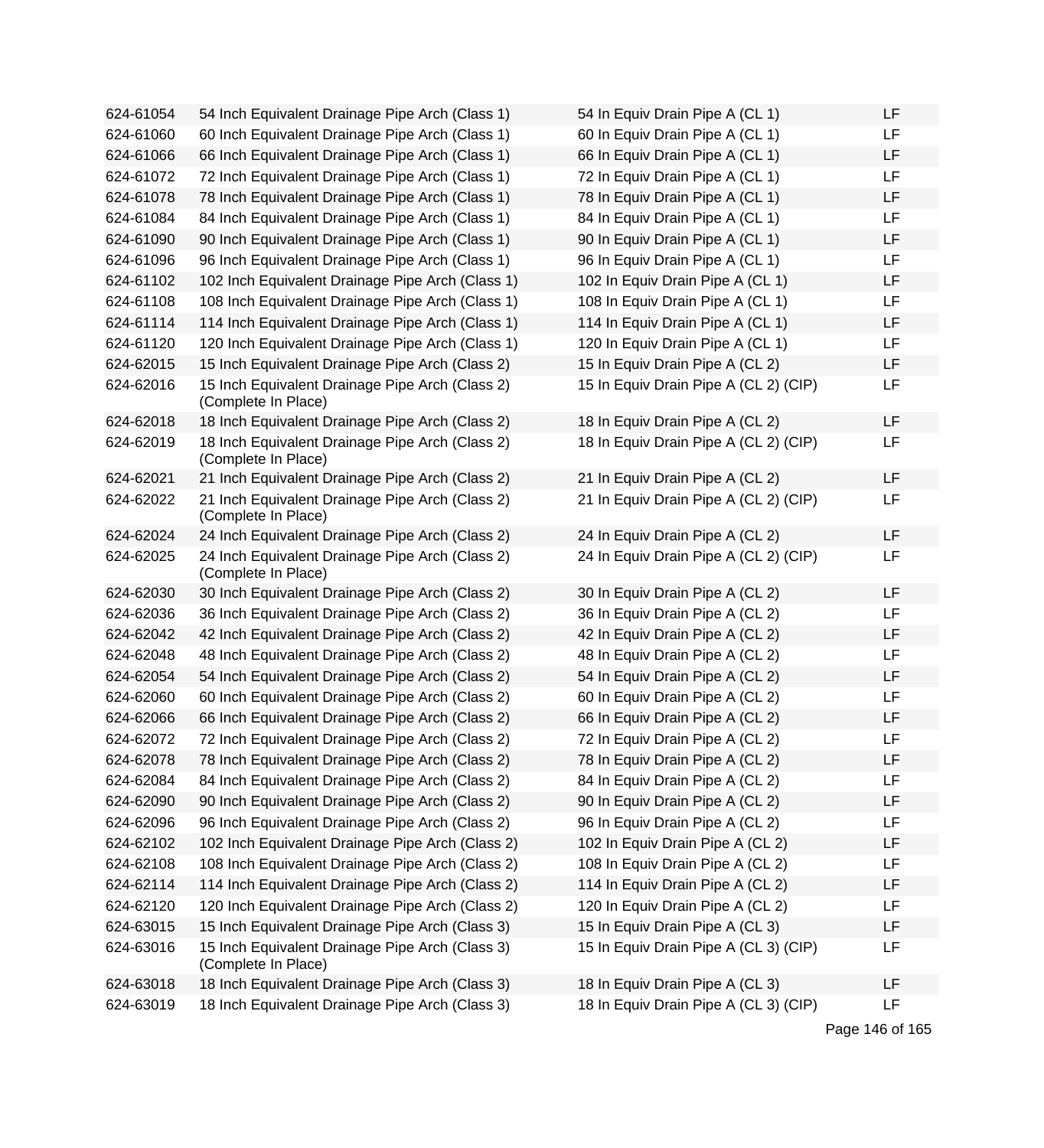|           | (Complete In Place)                                                    |                                       |           |
|-----------|------------------------------------------------------------------------|---------------------------------------|-----------|
| 624-63021 | 21 Inch Equivalent Drainage Pipe Arch (Class 3)                        | 21 In Equiv Drain Pipe A (CL 3)       | LF        |
| 624-63022 | 21 Inch Equivalent Drainage Pipe Arch (Class 3)<br>(Complete In Place) | 21 In Equiv Drain Pipe A (CL 3) (CIP) | LF        |
| 624-63024 | 24 Inch Equivalent Drainage Pipe Arch (Class 3)                        | 24 In Equiv Drain Pipe A (CL 3)       | LF        |
| 624-63025 | 24 Inch Equivalent Drainage Pipe Arch (Class 3)<br>(Complete In Place) | 24 In Equiv Drain Pipe A (CL 3) (CIP) | LF        |
| 624-63030 | 30 Inch Equivalent Drainage Pipe Arch (Class 3)                        | 30 In Equiv Drain Pipe A (CL 3)       | LF        |
| 624-63036 | 36 Inch Equivalent Drainage Pipe Arch (Class 3)                        | 36 In Equiv Drain Pipe A (CL 3)       | LF        |
| 624-63042 | 42 Inch Equivalent Drainage Pipe Arch (Class 3)                        | 42 In Equiv Drain Pipe A (CL 3)       | <b>LF</b> |
| 624-63048 | 48 Inch Equivalent Drainage Pipe Arch (Class 3)                        | 48 In Equiv Drain Pipe A (CL 3)       | <b>LF</b> |
| 624-63054 | 54 Inch Equivalent Drainage Pipe Arch (Class 3)                        | 54 In Equiv Drain Pipe A (CL 3)       | <b>LF</b> |
| 624-63060 | 60 Inch Equivalent Drainage Pipe Arch (Class 3)                        | 60 In Equiv Drain Pipe A (CL 3)       | <b>LF</b> |
| 624-63066 | 66 Inch Equivalent Drainage Pipe Arch (Class 3)                        | 66 In Equiv Drain Pipe A (CL 3)       | LF        |
| 624-63072 | 72 Inch Equivalent Drainage Pipe Arch (Class 3)                        | 72 In Equiv Drain Pipe A (CL 3)       | LF        |
| 624-63078 | 78 Inch Equivalent Drainage Pipe Arch (Class 3)                        | 78 In Equiv Drain Pipe A (CL 3)       | LF.       |
| 624-63084 | 84 Inch Equivalent Drainage Pipe Arch (Class 3)                        | 84 In Equiv Drain Pipe A (CL 3)       | LF        |
| 624-63090 | 90 Inch Equivalent Drainage Pipe Arch (Class 3)                        | 90 In Equiv Drain Pipe A (CL 3)       | LF        |
| 624-63096 | 96 Inch Equivalent Drainage Pipe Arch (Class 3)                        | 96 In Equiv Drain Pipe A (CL 3)       | LF        |
| 624-63102 | 102 Inch Equivalent Drainage Pipe Arch (Class 3)                       | 102 In Equiv Drain Pipe A (CL 3)      | LF        |
| 624-63108 | 108 Inch Equivalent Drainage Pipe Arch (Class 3)                       | 108 In Equiv Drain Pipe A (CL 3)      | <b>LF</b> |
| 624-63114 | 114 Inch Equivalent Drainage Pipe Arch (Class 3)                       | 114 In Equiv Drain Pipe A (CL 3)      | <b>LF</b> |
| 624-63120 | 120 Inch Equivalent Drainage Pipe Arch (Class 3)                       | 120 In Equiv Drain Pipe A (CL 3)      | <b>LF</b> |
| 624-64015 | 15 Inch Equivalent Drainage Pipe Arch (Class 4)                        | 15 In Equiv Drain Pipe A (CL 4)       | LF        |
| 624-64016 | 15 Inch Equivalent Drainage Pipe Arch (Class 4)<br>(Complete In Place) | 15 In Equiv Drain Pipe A (CL 4) (CIP) | LF        |
| 624-64018 | 18 Inch Equivalent Drainage Pipe Arch (Class 4)                        | 18 In Equiv Drain Pipe A (CL 4)       | LF        |
| 624-64019 | 18 Inch Equivalent Drainage Pipe Arch (Class 4)<br>(Complete In Place) | 18 In Equiv Drain Pipe A (CL 4) (CIP) | <b>LF</b> |
| 624-64021 | 21 Inch Equivalent Drainage Pipe Arch (Class 4)                        | 21 In Equiv Drain Pipe A (CL 4)       | <b>LF</b> |
| 624-64022 | 21 Inch Equivalent Drainage Pipe Arch (Class 4)<br>(Complete In Place) | 21 In Equiv Drain Pipe A (CL 4) (CIP) | LF        |
| 624-64024 | 24 Inch Equivalent Drainage Pipe Arch (Class 4)                        | 24 In Equiv Drain Pipe A (CL 4)       | <b>LF</b> |
| 624-64025 | 24 Inch Equivalent Drainage Pipe Arch (Class 4)<br>(Complete In Place) | 24 In Equiv Drain Pipe A (CL 4) (CIP) | LF        |
| 624-64030 | 30 Inch Equivalent Drainage Pipe Arch (Class 4)                        | 30 In Equiv Drain Pipe A (CL 4)       | LF        |
| 624-64036 | 36 Inch Equivalent Drainage Pipe Arch (Class 4)                        | 36 In Equiv Drain Pipe A (CL 4)       | LF        |
| 624-64042 | 42 Inch Equivalent Drainage Pipe Arch (Class 4)                        | 42 In Equiv Drain Pipe A (CL 4)       | LF        |
| 624-64048 | 48 Inch Equivalent Drainage Pipe Arch (Class 4)                        | 48 In Equiv Drain Pipe A (CL 4)       | LF        |
| 624-64054 | 54 Inch Equivalent Drainage Pipe Arch (Class 4)                        | 54 In Equiv Drain Pipe A (CL 4)       | LF        |
| 624-64060 | 60 Inch Equivalent Drainage Pipe Arch (Class 4)                        | 60 In Equiv Drain Pipe A (CL 4)       | LF        |
| 624-64066 | 66 Inch Equivalent Drainage Pipe Arch (Class 4)                        | 66 In Equiv Drain Pipe A (CL 4)       | LF        |
| 624-64072 | 72 Inch Equivalent Drainage Pipe Arch (Class 4)                        | 72 In Equiv Drain Pipe A (CL 4)       | LF        |
| 624-64078 | 78 Inch Equivalent Drainage Pipe Arch (Class 4)                        | 78 In Equiv Drain Pipe A (CL 4)       | LF        |
| 624-64084 | 84 Inch Equivalent Drainage Pipe Arch (Class 4)                        | 84 In Equiv Drain Pipe A (CL 4)       | LF        |
|           |                                                                        |                                       |           |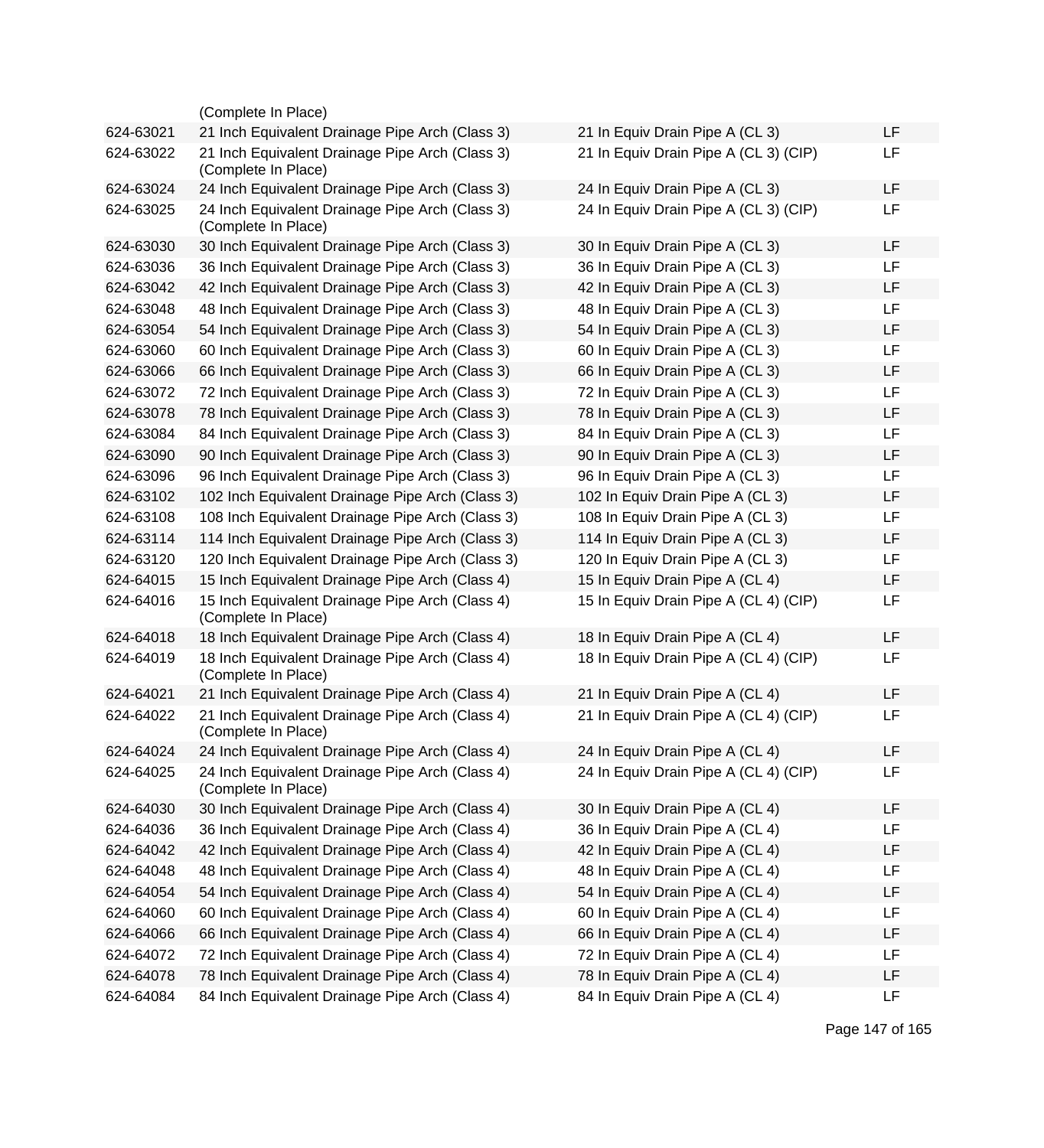| 624-64090 | 90 Inch Equivalent Drainage Pipe Arch (Class 4)                        | 90 In Equiv Drain Pipe A (CL 4)       | <b>LF</b> |
|-----------|------------------------------------------------------------------------|---------------------------------------|-----------|
| 624-64096 | 96 Inch Equivalent Drainage Pipe Arch (Class 4)                        | 96 In Equiv Drain Pipe A (CL 4)       | <b>LF</b> |
| 624-64102 | 102 Inch Equivalent Drainage Pipe Arch (Class 4)                       | 102 In Equiv Drain Pipe A (CL 4)      | LF        |
| 624-64108 | 108 Inch Equivalent Drainage Pipe Arch (Class 4)                       | 108 In Equiv Drain Pipe A (CL 4)      | LF        |
| 624-64114 | 114 Inch Equivalent Drainage Pipe Arch (Class 4)                       | 114 In Equiv Drain Pipe A (CL 4)      | LF        |
| 624-64120 | 120 Inch Equivalent Drainage Pipe Arch (Class 4)                       | 120 In Equiv Drain Pipe A (CL 4)      | LF        |
| 624-65015 | 15 Inch Equivalent Drainage Pipe Arch (Class 5)                        | 15 In Equiv Drain Pipe A (CL 5)       | LF        |
| 624-65016 | 15 Inch Equivalent Drainage Pipe Arch (Class 5)<br>(Complete In Place) | 15 In Equiv Drain Pipe A (CL 5) (CIP) | LF        |
| 624-65018 | 18 Inch Equivalent Drainage Pipe Arch (Class 5)                        | 18 In Equiv Drain Pipe A (CL 5)       | LF        |
| 624-65019 | 18 Inch Equivalent Drainage Pipe Arch (Class 5)<br>(Complete In Place) | 18 In Equiv Drain Pipe A (CL 5) (CIP) | LF        |
| 624-65021 | 21 Inch Equivalent Drainage Pipe Arch (Class 5)                        | 21 In Equiv Drain Pipe A (CL 5)       | LF        |
| 624-65022 | 21 Inch Equivalent Drainage Pipe Arch (Class 5)<br>(Complete In Place) | 21 In Equiv Drain Pipe A (CL 5) (CIP) | LF        |
| 624-65024 | 24 Inch Equivalent Drainage Pipe Arch (Class 5)                        | 24 In Equiv Drain Pipe A (CL 5)       | <b>LF</b> |
| 624-65025 | 24 Inch Equivalent Drainage Pipe Arch (Class 5)<br>(Complete In Place) | 24 In Equiv Drain Pipe A (CL 5) (CIP) | LF        |
| 624-65030 | 30 Inch Equivalent Drainage Pipe Arch (Class 5)                        | 30 In Equiv Drain Pipe A (CL 5)       | <b>LF</b> |
| 624-65036 | 36 Inch Equivalent Drainage Pipe Arch (Class 5)                        | 36 In Equiv Drain Pipe A (CL 5)       | LF        |
| 624-65042 | 42 Inch Equivalent Drainage Pipe Arch (Class 5)                        | 42 In Equiv Drain Pipe A (CL 5)       | LF        |
| 624-65048 | 48 Inch Equivalent Drainage Pipe Arch (Class 5)                        | 48 In Equiv Drain Pipe A (CL 5)       | LF        |
| 624-65054 | 54 Inch Equivalent Drainage Pipe Arch (Class 5)                        | 54 In Equiv Drain Pipe A (CL 5)       | LF        |
| 624-65060 | 60 Inch Equivalent Drainage Pipe Arch (Class 5)                        | 60 In Equiv Drain Pipe A (CL 5)       | LF        |
| 624-65066 | 66 Inch Equivalent Drainage Pipe Arch (Class 5)                        | 66 In Equiv Drain Pipe A (CL 5)       | LF        |
| 624-65072 | 72 Inch Equivalent Drainage Pipe Arch (Class 5)                        | 72 In Equiv Drain Pipe A (CL 5)       | LF        |
| 624-65078 | 78 Inch Equivalent Drainage Pipe Arch (Class 5)                        | 78 In Equiv Drain Pipe A (CL 5)       | LF        |
| 624-65084 | 84 Inch Equivalent Drainage Pipe Arch (Class 5)                        | 84 In Equiv Drain Pipe A (CL 5)       | LF        |
| 624-65090 | 90 Inch Equivalent Drainage Pipe Arch (Class 5)                        | 90 In Equiv Drain Pipe A (CL 5)       | LF        |
| 624-65096 | 96 Inch Equivalent Drainage Pipe Arch (Class 5)                        | 96 In Equiv Drain Pipe A (CL 5)       | LF        |
| 624-65102 | 102 Inch Equivalent Drainage Pipe Arch (Class 5)                       | 102 In Equiv Drain Pipe A (CL 5)      | LF        |
| 624-65108 | 108 Inch Equivalent Drainage Pipe Arch (Class 5)                       | 108 In Equiv Drain Pipe A (CL 5)      | LF        |
| 624-65114 | 114 Inch Equivalent Drainage Pipe Arch (Class 5)                       | 114 In Equiv Drain Pipe A (CL 5)      | <b>LF</b> |
| 624-65120 | 120 Inch Equivalent Drainage Pipe Arch (Class 5)                       | 120 In Equiv Drain Pipe A (CL 5)      | LF.       |
| 624-66015 | 15 Inch Equivalent Drainage Pipe Arch (Class 6)                        | 15 In Equiv Drain Pipe A (CL 6)       | <b>LF</b> |
| 624-66016 | 15 Inch Equivalent Drainage Pipe Arch (Class 6)<br>(Complete In Place) | 15 In Equiv Drain Pipe A (CL 6) (CIP) | LF        |
| 624-66018 | 18 Inch Equivalent Drainage Pipe Arch (Class 6)                        | 18 In Equiv Drain Pipe A (CL 6)       | LF        |
| 624-66019 | 18 Inch Equivalent Drainage Pipe Arch (Class 6)<br>(Complete In Place) | 18 In Equiv Drain Pipe A (CL 6) (CIP) | LF        |
| 624-66021 | 21 Inch Equivalent Drainage Pipe Arch (Class 6)                        | 21 In Equiv Drain Pipe A (CL 6)       | LF        |
| 624-66022 | 21 Inch Equivalent Drainage Pipe Arch (Class 6)<br>(Complete In Place) | 21 In Equiv Drain Pipe A (CL 6) (CIP) | LF        |
| 624-66024 | 24 Inch Equivalent Drainage Pipe Arch (Class 6)                        | 24 In Equiv Drain Pipe A (CL 6)       | LF        |
| 624-66025 | 24 Inch Equivalent Drainage Pipe Arch (Class 6)                        | 24 In Equiv Drain Pipe A (CL 6) (CIP) | <b>LF</b> |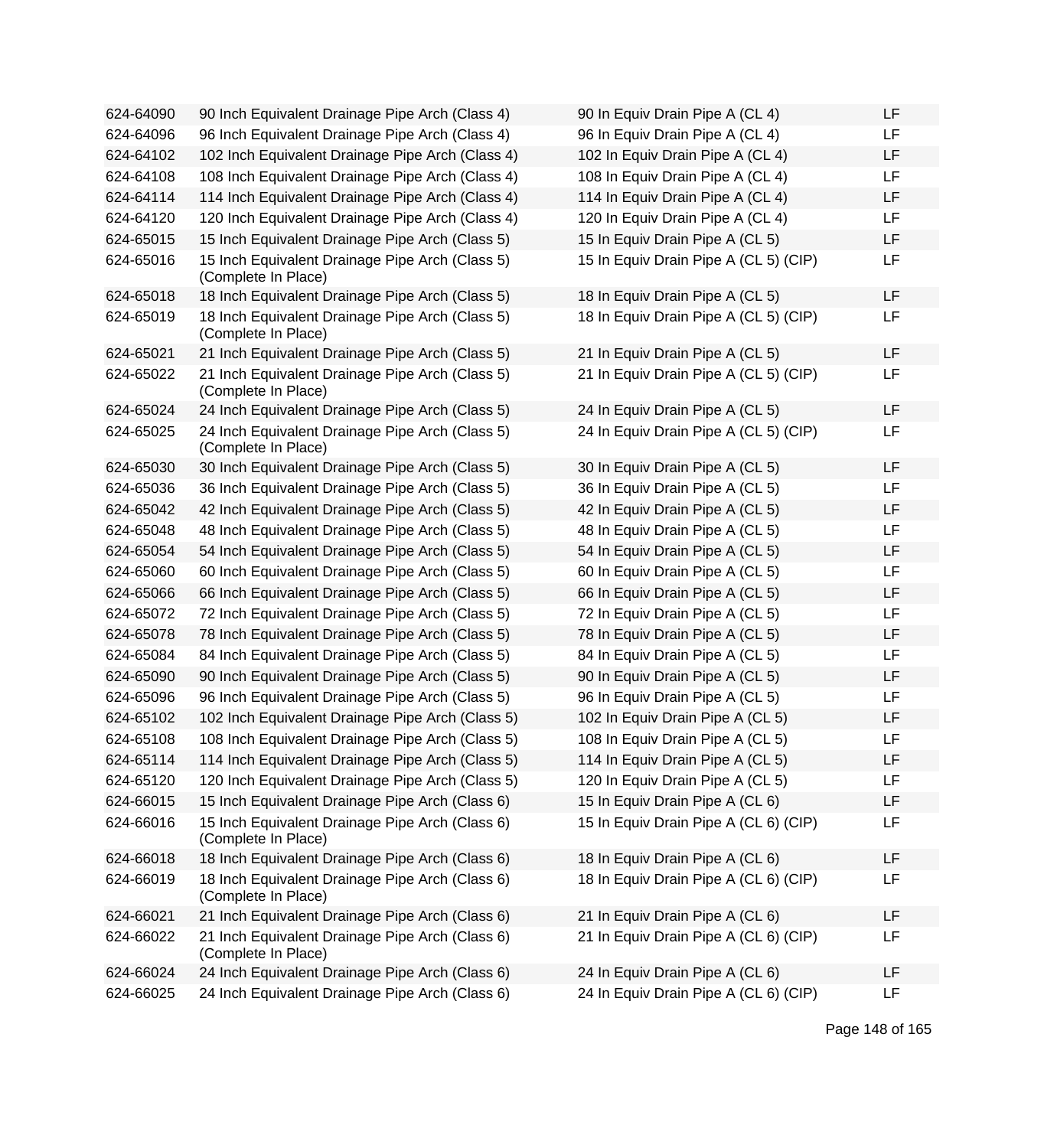|           | (Complete In Place)                                                    |                                       |    |
|-----------|------------------------------------------------------------------------|---------------------------------------|----|
| 624-66030 | 30 Inch Equivalent Drainage Pipe Arch (Class 6)                        | 30 In Equiv Drain Pipe A (CL 6)       | LF |
| 624-66036 | 36 Inch Equivalent Drainage Pipe Arch (Class 6)                        | 36 In Equiv Drain Pipe A (CL 6)       | LF |
| 624-66042 | 42 Inch Equivalent Drainage Pipe Arch (Class 6)                        | 42 In Equiv Drain Pipe A (CL 6)       | LF |
| 624-66048 | 48 Inch Equivalent Drainage Pipe Arch (Class 6)                        | 48 In Equiv Drain Pipe A (CL 6)       | LF |
| 624-66054 | 54 Inch Equivalent Drainage Pipe Arch (Class 6)                        | 54 In Equiv Drain Pipe A (CL 6)       | LF |
| 624-66060 | 60 Inch Equivalent Drainage Pipe Arch (Class 6)                        | 60 In Equiv Drain Pipe A (CL 6)       | LF |
| 624-66066 | 66 Inch Equivalent Drainage Pipe Arch (Class 6)                        | 66 In Equiv Drain Pipe A (CL 6)       | LF |
| 624-66072 | 72 Inch Equivalent Drainage Pipe Arch (Class 6)                        | 72 In Equiv Drain Pipe A (CL 6)       | LF |
| 624-66078 | 78 Inch Equivalent Drainage Pipe Arch (Class 6)                        | 78 In Equiv Drain Pipe A (CL 6)       | LF |
| 624-66084 | 84 Inch Equivalent Drainage Pipe Arch (Class 6)                        | 84 In Equiv Drain Pipe A (CL 6)       | LF |
| 624-66090 | 90 Inch Equivalent Drainage Pipe Arch (Class 6)                        | 90 In Equiv Drain Pipe A (CL 6)       | LF |
| 624-66096 | 96 Inch Equivalent Drainage Pipe Arch (Class 6)                        | 96 In Equiv Drain Pipe A (CL 6)       | LF |
| 624-66102 | 102 Inch Equivalent Drainage Pipe Arch (Class 6)                       | 102 In Equiv Drain Pipe A (CL 6)      | LF |
| 624-66108 | 108 Inch Equivalent Drainage Pipe Arch (Class 6)                       | 108 In Equiv Drain Pipe A (CL 6)      | LF |
| 624-66114 | 114 Inch Equivalent Drainage Pipe Arch (Class 6)                       | 114 In Equiv Drain Pipe A (CL 6)      | LF |
| 624-66120 | 120 Inch Equivalent Drainage Pipe Arch (Class 6)                       | 120 In Equiv Drain Pipe (CL 6)        | LF |
| 624-67015 | 15 Inch Equivalent Drainage Pipe Arch (Class 7)                        | 15 In Equiv Drain Pipe A (CL 7)       | LF |
| 624-67016 | 15 Inch Equivalent Drainage Pipe Arch (Class 7)<br>(Complete In Place) | 15 In Equiv Drain Pipe A (CL 7) (CIP) | LF |
| 624-67018 | 18 Inch Equivalent Drainage Pipe Arch (Class 7)                        | 18 In Equiv Drain Pipe A (CL 7)       | LF |
| 624-67019 | 18 Inch Equivalent Drainage Pipe Arch (Class 7)<br>(Complete In Place) | 18 In Equiv Drain Pipe A (CL 7) (CIP) | LF |
| 624-67021 | 21 Inch Equivalent Drainage Pipe Arch (Class 7)                        | 21 In Equiv Drain Pipe A (CL 7)       | LF |
| 624-67022 | 21 Inch Equivalent Drainage Pipe Arch (Class 7)<br>(Complete In Place) | 21 In Equiv Drain Pipe A (CL 7) (CIP) | LF |
| 624-67024 | 24 Inch Equivalent Drainage Pipe Arch (Class 7)                        | 24 In Equiv Drain Pipe A (CL 7)       | LF |
| 624-67025 | 24 Inch Equivalent Drainage Pipe Arch (Class 7)<br>(Complete In Place) | 24 In Equiv Drain Pipe A (CL 7) (CIP) | LF |
| 624-67030 | 30 Inch Equivalent Drainage Pipe Arch (Class 7)                        | 30 In Equiv Drain Pipe A (CL 7)       | LF |
| 624-67036 | 36 Inch Equivalent Drainage Pipe Arch (Class 7)                        | 36 In Equiv Drain Pipe A (CL 7)       | LF |
| 624-67042 | 42 Inch Equivalent Drainage Pipe Arch (Class 7)                        | 42 In Equiv Drain Pipe A (CL 7)       | LF |
| 624-67048 | 48 Inch Equivalent Drainage Pipe Arch (Class 7)                        | 48 In Equiv Drain Pipe A (CL 7)       | LF |
| 624-67054 | 54 Inch Equivalent Drainage Pipe Arch (Class 7)                        | 54 In Equiv Drain Pipe A (CL 7)       | LF |
| 624-67060 | 60 Inch Equivalent Drainage Pipe Arch (Class 7)                        | 60 In Equiv Drain Pipe A (CL 7)       | LF |
| 624-67066 | 66 Inch Equivalent Drainage Pipe Arch (Class 7)                        | 66 In Equiv Drain Pipe A (CL 7)       | LF |
| 624-67072 | 72 Inch Equivalent Drainage Pipe Arch (Class 7)                        | 72 In Equiv Drain Pipe A (CL 7)       | LF |
| 624-67078 | 78 Inch Equivalent Drainage Pipe Arch (Class 7)                        | 78 In Equiv Drain Pipe A (CL 7)       | LF |
| 624-67084 | 84 Inch Equivalent Drainage Pipe Arch (Class 7)                        | 84 In Equiv Drain Pipe A (CL 7)       | LF |
| 624-67090 | 90 Inch Equivalent Drainage Pipe Arch (Class 7)                        | 90 In Equiv Drain Pipe A (CL 7)       | LF |
| 624-67096 | 96 Inch Equivalent Drainage Pipe Arch (Class 7)                        | 96 In Equiv Drain Pipe A (CL 7)       | LF |
| 624-67102 | 102 Inch Equivalent Drainage Pipe Arch (Class 7)                       | 102 In Equiv Drain Pipe A (CL 7)      | LF |
| 624-67108 | 108 Inch Equivalent Drainage Pipe Arch (Class 7)                       | 108 In Equiv Drain Pipe A (CL 7)      | LF |
| 624-67114 | 114 Inch Equivalent Drainage Pipe Arch (Class 7)                       | 114 In Equiv Drain Pipe A (CL 7)      | LF |
|           |                                                                        |                                       |    |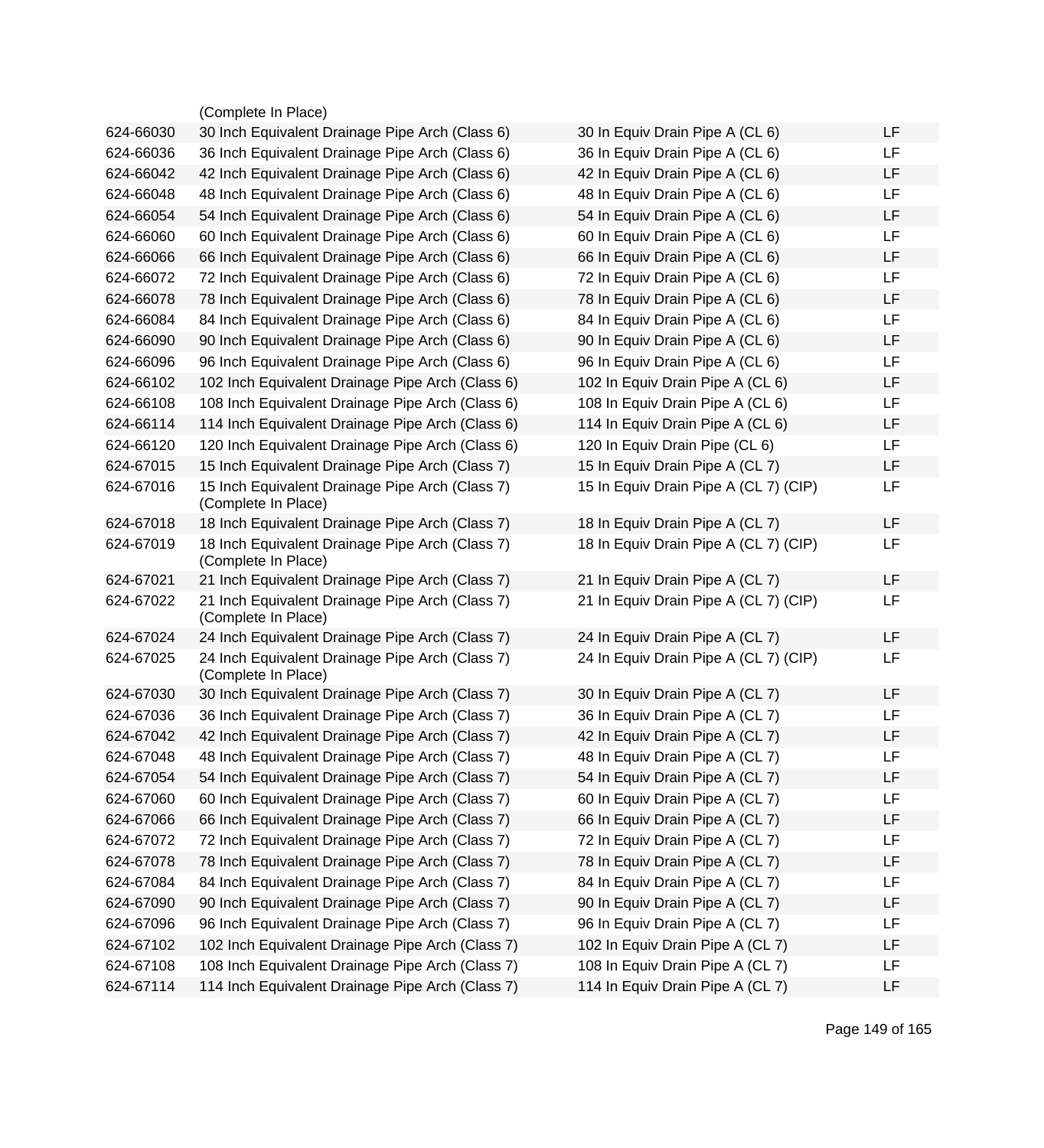| 624-67120 | 120 Inch Equivalent Drainage Pipe Arch (Class 7)                       | 120 In Equiv Drain Pipe A (CL 7)      | LF        |
|-----------|------------------------------------------------------------------------|---------------------------------------|-----------|
| 624-68015 | 15 Inch Equivalent Drainage Pipe Arch (Class 8)                        | 15 In Equiv Drain Pipe A (CL 8)       | LF        |
| 624-68016 | 15 Inch Equivalent Drainage Pipe Arch (Class 8)<br>(Complete In Place) | 15 In Equiv Drain Pipe A (CL 8) (CIP) | LF        |
| 624-68018 | 18 Inch Equivalent Drainage Pipe Arch (Class 8)                        | 18 In Equiv Drain Pipe A (CL 8)       | LF        |
| 624-68019 | 18 Inch Equivalent Drainage Pipe Arch (Class 8)<br>(Complete In Place) | 18 In Equiv Drain Pipe A (CL 8) (CIP) | <b>LF</b> |
| 624-68021 | 21 Inch Equivalent Drainage Pipe Arch (Class 8)                        | 21 In Equiv Drain Pipe A (CL 8)       | LF        |
| 624-68022 | 21 Inch Equivalent Drainage Pipe Arch (Class 8)<br>(Complete In Place) | 21 In Equiv Drain Pipe A (CL 8) (CIP) | LF        |
| 624-68024 | 24 Inch Equivalent Drainage Pipe Arch (Class 8)                        | 24 In Equiv Drain Pipe A (CL 8)       | <b>LF</b> |
| 624-68025 | 24 Inch Equivalent Drainage Pipe Arch (Class 8)<br>(Complete In Place) | 24 In Equiv Drain Pipe A (CL 8) (CIP) | LF        |
| 624-68030 | 30 Inch Equivalent Drainage Pipe Arch (Class 8)                        | 30 In Equiv Drain Pipe A (CL 8)       | LF        |
| 624-68036 | 36 Inch Equivalent Drainage Pipe Arch (Class 8)                        | 36 In Equiv Drain Pipe A (CL 8)       | <b>LF</b> |
| 624-68042 | 42 Inch Equivalent Drainage Pipe Arch (Class 8)                        | 42 In Equiv Drain Pipe A (CL 8)       | LF        |
| 624-68048 | 48 Inch Equivalent Drainage Pipe Arch (Class 8)                        | 48 In Equiv Drain Pipe A (CL 8)       | LF        |
| 624-68054 | 54 Inch Equivalent Drainage Pipe Arch (Class 8)                        | 54 In Equiv Drain Pipe A (CL 8)       | LF        |
| 624-68060 | 60 Inch Equivalent Drainage Pipe Arch (Class 8)                        | 60 In Equiv Drain Pipe A (CL 8)       | LF        |
| 624-68066 | 66 Inch Equivalent Drainage Pipe Arch (Class 8)                        | 66 In Equiv Drain Pipe A (CL 8)       | <b>LF</b> |
| 624-68072 | 72 Inch Equivalent Drainage Pipe Arch (Class 8)                        | 72 In Equiv Drain Pipe A (CL 8)       | <b>LF</b> |
| 624-68078 | 78 Inch Equivalent Drainage Pipe Arch (Class 8)                        | 78 In Equiv Drain Pipe A (CL 8)       | <b>LF</b> |
| 624-68084 | 84 Inch Equivalent Drainage Pipe Arch (Class 8)                        | 84 In Equiv Drain Pipe A (CL 8)       | <b>LF</b> |
| 624-68090 | 90 Inch Equivalent Drainage Pipe Arch (Class 8)                        | 90 In Equiv Drain Pipe A (CL 8)       | LF        |
| 624-68096 | 96 Inch Equivalent Drainage Pipe Arch (Class 8)                        | 96 In Equiv Drain Pipe A (CL 8)       | LF        |
| 624-68102 | 102 Inch Equivalent Drainage Pipe Arch (Class 8)                       | 102 In Equiv Drain Pipe A (CL 8)      | LF.       |
| 624-68108 | 108 Inch Equivalent Drainage Pipe Arch (Class 8)                       | 108 In Equiv Drain Pipe A (CL 8)      | LF        |
| 624-68114 | 114 Inch Equivalent Drainage Pipe Arch (Class 8)                       | 114 In Equiv Drain Pipe A (CL 8)      | LF        |
| 624-68120 | 120 Inch Equivalent Drainage Pipe Arch (Class 8)                       | 120 In Equiv Drain Pipe A (CL 8)      | <b>LF</b> |
| 624-69015 | 15 Inch Equivalent Drainage Pipe Arch (Class 9)                        | 15 In Equiv Drain Pipe A (CL 9)       | <b>LF</b> |
| 624-69016 | 15 Inch Equivalent Drainage Pipe Arch (Class 9)<br>(Complete In Place) | 15 In Equiv Drain Pipe A (CL 9) (CIP) | LF        |
| 624-69018 | 18 Inch Equivalent Drainage Pipe Arch (Class 9)                        | 18 In Equiv Drain Pipe A (CL 9)       | LF        |
| 624-69019 | 18 Inch Equivalent Drainage Pipe Arch (Class 9)<br>(Complete In Place) | 18 In Equiv Drain Pipe A (CL 9) (CIP) | LF        |
| 624-69021 | 21 Inch Equivalent Drainage Pipe Arch (Class 9)                        | 21 In Equiv Drain Pipe A (CL 9)       | <b>LF</b> |
| 624-69022 | 21 Inch Equivalent Drainage Pipe Arch (Class 9)<br>(Complete In Place) | 21 In Equiv Drain Pipe A (CL 9) (CIP) | LF        |
| 624-69024 | 24 Inch Equivalent Drainage Pipe Arch (Class 9)                        | 24 In Equiv Drain Pipe A (CL 9)       | LF        |
| 624-69025 | 24 Inch Equivalent Drainage Pipe Arch (Class 9)<br>(Complete In Place) | 24 In Equiv Drain Pipe A (CL 9) (CIP) | <b>LF</b> |
| 624-69030 | 30 Inch Equivalent Drainage Pipe Arch (Class 9)                        | 30 In Equiv Drain Pipe A (CL 9)       | LF        |
| 624-69036 | 36 Inch Equivalent Drainage Pipe Arch (Class 9)                        | 36 In Equiv Drain Pipe A (CL 9)       | LF        |
| 624-69042 | 42 Inch Equivalent Drainage Pipe Arch (Class 9)                        | 42 In Equiv Drain Pipe A (CL 9)       | <b>LF</b> |
| 624-69048 | 48 Inch Equivalent Drainage Pipe Arch (Class 9)                        | 48 In Equiv Drain Pipe A (CL 9)       | LF        |

| 120 In Equiv Drain Pipe A (CL 7)      | LF |
|---------------------------------------|----|
| 15 In Equiv Drain Pipe A (CL 8)       | LF |
| 15 In Equiv Drain Pipe A (CL 8) (CIP) | LF |
| 18 In Equiv Drain Pipe A (CL 8)       | LF |
| 18 In Equiv Drain Pipe A (CL 8) (CIP) | LF |
| 21 In Equiv Drain Pipe A (CL 8)       | LF |
| 21 In Equiv Drain Pipe A (CL 8) (CIP) | LF |
| 24 In Equiv Drain Pipe A (CL 8)       | LF |
| 24 In Equiv Drain Pipe A (CL 8) (CIP) | LF |
| 30 In Equiv Drain Pipe A (CL 8)       | LF |
| 36 In Equiv Drain Pipe A (CL 8)       | LF |
| 42 In Equiv Drain Pipe A (CL 8)       | LF |
| 48 In Equiv Drain Pipe A (CL 8)       | LF |
| 54 In Equiv Drain Pipe A (CL 8)       | LF |
| 60 In Equiv Drain Pipe A (CL 8)       | LF |
| 66 In Equiv Drain Pipe A (CL 8)       | LF |
| 72 In Equiv Drain Pipe A (CL 8)       | LF |
| 78 In Equiv Drain Pipe A (CL 8)       | LF |
| 84 In Equiv Drain Pipe A (CL 8)       | LF |
| 90 In Equiv Drain Pipe A (CL 8)       | LF |
| 96 In Equiv Drain Pipe A (CL 8)       | LF |
| 102 In Equiv Drain Pipe A (CL 8)      | LF |
| 108 In Equiv Drain Pipe A (CL 8)      | LF |
| 114 In Equiv Drain Pipe A (CL 8)      | LF |
| 120 In Equiv Drain Pipe A (CL 8)      | LF |
| 15 In Equiv Drain Pipe A (CL 9)       | LF |
| 15 In Equiv Drain Pipe A (CL 9) (CIP) | LF |
| 18 In Equiv Drain Pipe A (CL 9)       | LF |
| 18 In Equiv Drain Pipe A (CL 9) (CIP) | LF |
| 21 In Equiv Drain Pipe A (CL 9)       | LF |
| 21 In Equiv Drain Pipe A (CL 9) (CIP) | LF |
| 24 In Equiv Drain Pipe A (CL 9)       | LF |
| 24 In Equiv Drain Pipe A (CL 9) (CIP) | LF |
| 30 In Equiv Drain Pipe A (CL 9)       | LF |
| 36 In Equiv Drain Pipe A (CL 9)       | LF |
| 42 In Equiv Drain Pipe A (CL 9)       | LF |
| 48 In Equiv Drain Pipe A (CL 9)       | LF |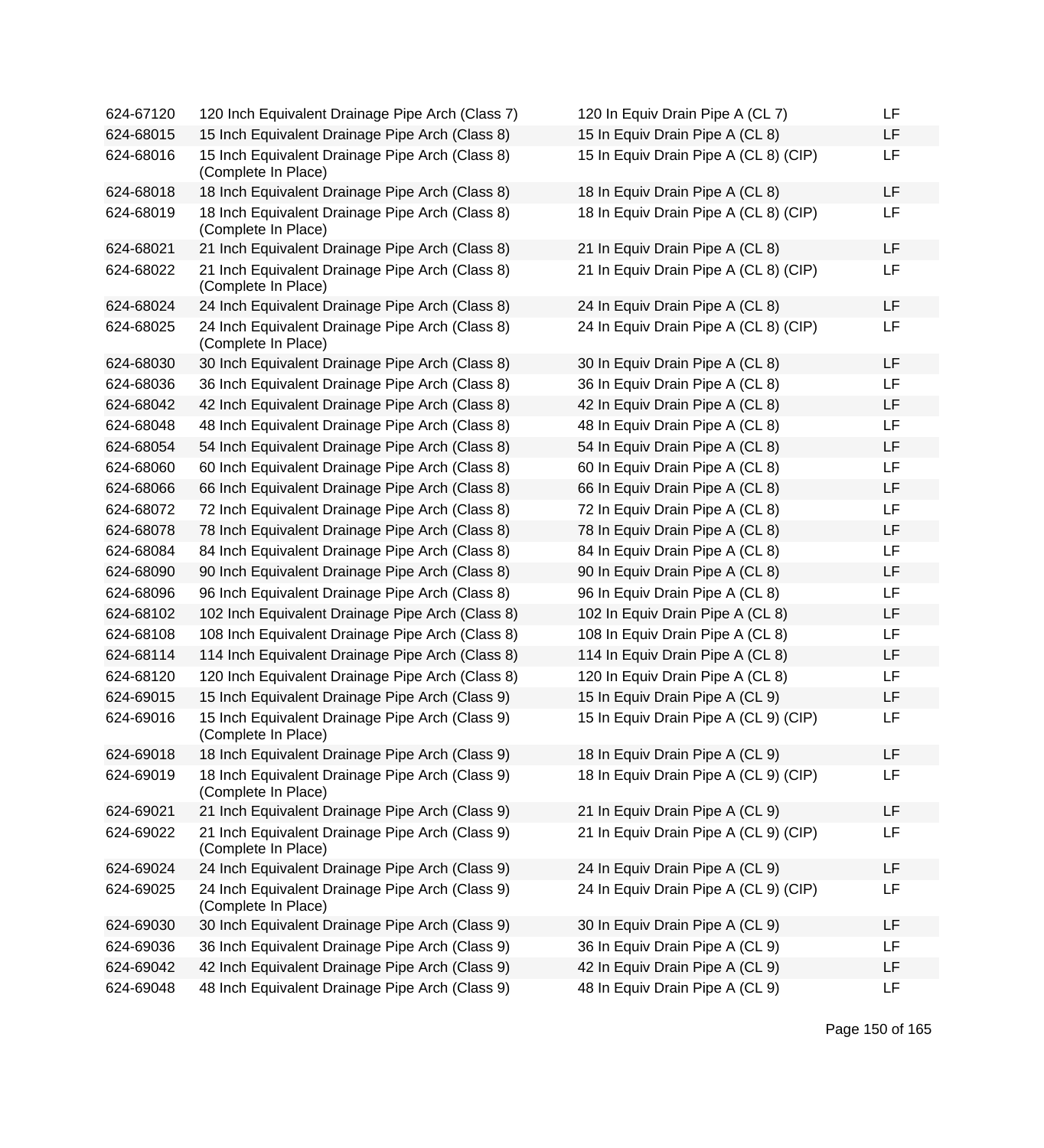| 624-69054 | 54 Inch Equivalent Drainage Pipe Arch (Class 9)                                              | 54 In Equiv Drain Pipe A (CL 9)        | LF          |
|-----------|----------------------------------------------------------------------------------------------|----------------------------------------|-------------|
| 624-69060 | 60 Inch Equivalent Drainage Pipe Arch (Class 9)                                              | 60 In Equiv Drain Pipe A (CL 9)        | LF          |
| 624-69066 | 66 Inch Equivalent Drainage Pipe Arch (Class 9)                                              | 66 In Equiv Drain Pipe A (CL 9)        | LF          |
| 624-69072 | 72 Inch Equivalent Drainage Pipe Arch (Class 9)                                              | 72 In Equiv Drain Pipe A (CL 9)        | LF          |
| 624-69078 | 78 Inch Equivalent Drainage Pipe Arch (Class 9)                                              | 78 In Equiv Drain Pipe A (CL 9)        | LF          |
| 624-69084 | 84 Inch Equivalent Drainage Pipe Arch (Class 9)                                              | 84 In Equiv Drain Pipe A (CL 9)        | LF          |
| 624-69096 | 96 Inch Equivalent Drainage Pipe Arch (Class 9)                                              | 96 In Equiv Drain Pipe A (CL 9)        | LF          |
| 624-69102 | 102 Inch Equivalent Drainage Pipe Arch (Class 9)                                             | 102 In Equiv Drain Pipe A (CL 9)       | LF          |
| 624-69108 | 108 Inch Equivalent Drainage Pipe Arch (Class 9)                                             | 108 In Equiv Drain Pipe A (CL 9)       | LF          |
| 624-69114 | 114 Inch Equivalent Drainage Pipe Arch (Class 9)                                             | 114 In Equiv Drain Pipe A (CL 9)       | LF          |
| 624-69120 | 120 Inch Equivalent Drainage Pipe Arch (Class 9)                                             | 120 In Equiv Drain Pipe A (CL 9)       | LF          |
| 624-70015 | 15 Inch Equivalent Drainage Pipe Arch (Class 10)                                             | 15 In Equiv Drain Pipe A (CL 10)       | LF          |
| 624-70016 | 15 Inch Equivalent Drainage Pipe Arch (Class 10)<br>(Complete In Place)                      | 15 In Equiv Drain Pipe A (CL 10) (CIP) | LF          |
| 624-70018 | 18 Inch Equivalent Drainage Pipe Arch (Class 10)                                             | 18 In Equiv Drain Pipe A (CL 10)       | LF          |
| 624-70019 | 18 Inch Equivalent Drainage Pipe Arch (Class 10)<br>(Complete In Place)                      | 18 In Equiv Drain Pipe A (CL 10) (CIP) | LF          |
| 624-70021 | 21 Inch Equivalent Drainage Pipe Arch (Class 10)                                             | 21 In Equiv Drain Pipe A (CL 10)       | LF          |
| 624-70022 | 21 Inch Equivalent Drainage Pipe Arch (Class 10)<br>(Complete In Place)                      | 21 In Equiv Drain Pipe A (CL 10) (CIP) | LF          |
| 624-70024 | 24 Inch Equivalent Drainage Pipe Arch (Class 10)                                             | 24 In Equiv Drain Pipe A (CL 10)       | LF          |
| 624-70025 | 24 Inch Equivalent Drainage Pipe Arch (Class 10)<br>(Complete In Place)                      | 24 In Equiv Drain Pipe A (CL 10) (CIP) | LF          |
| 624-70030 | 30 Inch Equivalent Drainage Pipe Arch (Class 10)                                             | 30 In Equiv Drain Pipe A (CL 10)       | LF          |
| 624-70036 | 36 Inch Equivalent Drainage Pipe Arch (Class 10)                                             | 36 In Equiv Drain Pipe A (CL 10)       | LF          |
| 624-70042 | 42 Inch Equivalent Drainage Pipe Arch (Class 10)                                             | 42 In Equiv Drain Pipe A (CL 10)       | LF          |
| 624-70048 | 48 Inch Equivalent Drainage Pipe Arch (Class 10)                                             | 48 In Equiv Drain Pipe A (CL 10)       | LF          |
| 624-70054 | 54 Inch Equivalent Drainage Pipe Arch (Class 10)                                             | 54 In Equiv Drain Pipe A (CL 10)       | LF          |
| 624-70060 | 60 Inch Equivalent Drainage Pipe Arch (Class 10)                                             | 60 In Equiv Drain Pipe A (CL 10)       | LF          |
| 624-70066 | 66 Inch Equivalent Drainage Pipe Arch (Class 10)                                             | 66 In Equiv Drain Pipe A (CL 10)       | LF          |
| 624-70072 | 72 Inch Equivalent Drainage Pipe Arch (Class 10)                                             | 72 In Equiv Drain Pipe A (CL 10)       | LF          |
| 624-70078 | 78 Inch Equivalent Drainage Pipe Arch (Class 10)                                             | 78 In Equiv Drain Pipe A (CL 10)       | LF          |
| 624-70084 | 84 Inch Equivalent Drainage Pipe Arch (Class 10)                                             | 84 In Equiv Drain Pipe A (CL 10)       | LF          |
| 624-70090 | 90 Inch Equivalent Drainage Pipe Arch (Class 10)                                             | 90 In Equiv Drain Pipe A (CL 10)       | LF          |
| 624-70096 | 96 Inch Equivalent Drainage Pipe Arch (Class 10)                                             | 96 In Equiv Drain Pipe A (CL 10)       | LF          |
| 624-70102 | 102 Inch Equivalent Drainage Pipe Arch (Class 10)                                            | 102 In Equiv Drain Pipe A (CL 10)      | LF          |
| 624-70108 | 108 Inch Equivalent Drainage Pipe Arch (Class 10)                                            | 108 In Equiv Drain Pipe A (CL 10)      | LF          |
| 624-70114 | 114 Inch Equivalent Drainage Pipe Arch (Class 10)                                            | 114 In Equiv Drain Pipe A (CL 10)      | LF          |
| 624-70120 | 120 Inch Equivalent Drainage Pipe Arch (Class 10)                                            | 120 In Equiv Drain Pipe A (CL 10)      | LF          |
| 624-80020 | 20 Inch Drainage Pipe Centrifugally Cast Fiberglass<br><b>Reinforced Polymer Mortar Pipe</b> | 20 In Drain Pipe (CCFRPM)              | LF          |
| 624-80024 | 24 Inch Drainage Pipe Centrifugally Cast Fiberglass<br>Reinforced Polymer Mortar Pipe        | 24 In Drain Pipe (CCFRPM)              | LF          |
| 625-00000 | <b>Construction Surveying</b>                                                                | <b>Const Surveying</b>                 | <b>LS</b>   |
| 625-00001 | <b>Construction Surveying (Hourly)</b>                                                       | <b>Const Surveying (Hour)</b>          | <b>HOUR</b> |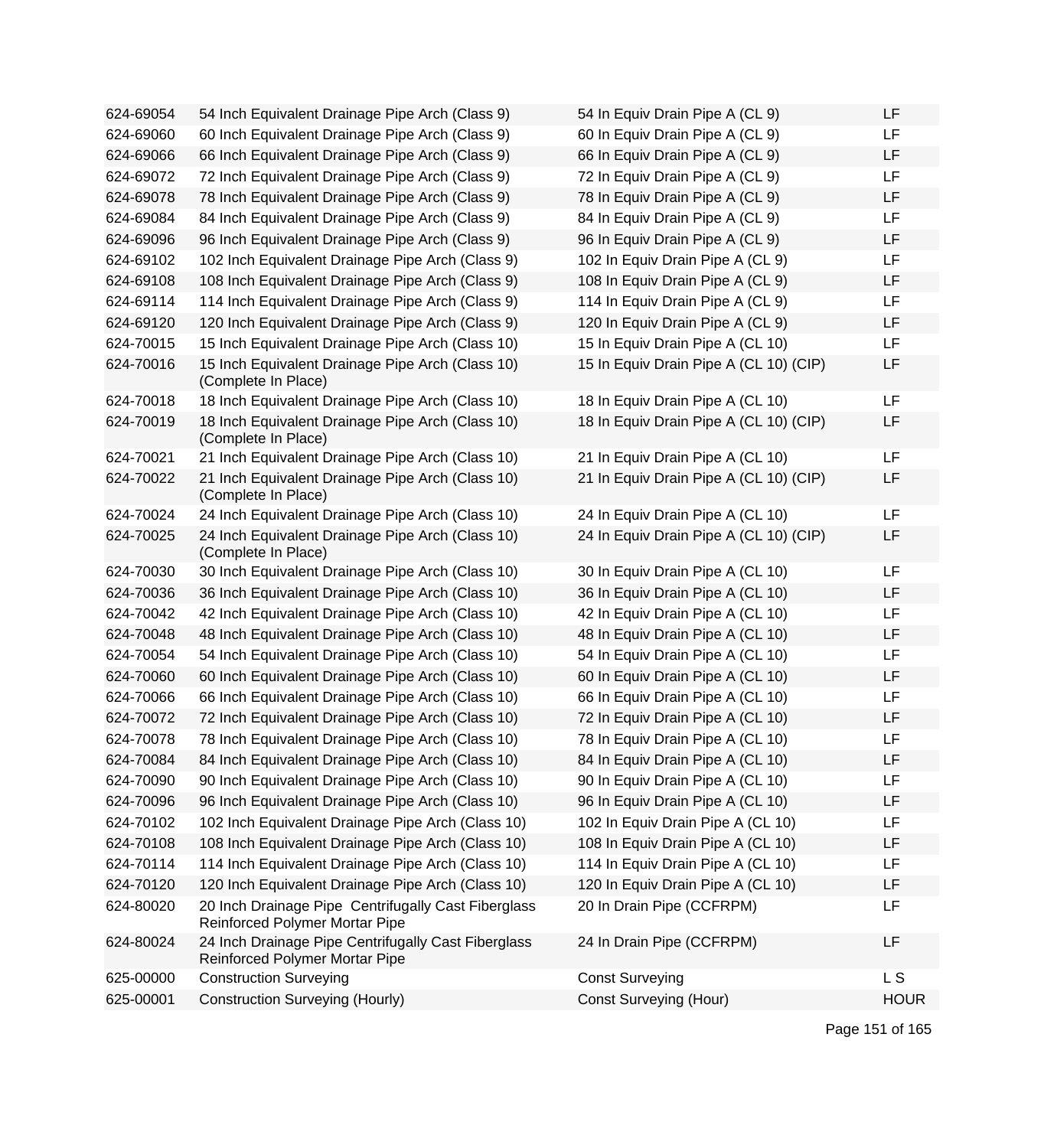| 625-00002 | <b>Construction Survey (Tunnel)</b>                                                          | Const Survey (Tunnel)                  | L S            |
|-----------|----------------------------------------------------------------------------------------------|----------------------------------------|----------------|
| 625-00015 | Settlement Instrumentation                                                                   | Settlement Instrument                  | L S            |
| 625-00100 | <b>Ground Penetrating Radar Survey</b>                                                       | <b>Ground Penetrating Radar Survey</b> | <b>SF</b>      |
| 625-00200 | Vibration Monitoring (Tunnel)                                                                | Vib Monitor (Tunnel)                   | L S            |
| 626-00000 | Mobilization                                                                                 | Mobilization                           | L S            |
| 626-00005 | Mobilization                                                                                 | Mobilization                           | <b>DAY</b>     |
| 626-00007 | Mobilization                                                                                 | Mobilization                           | <b>EACH</b>    |
| 626-00010 | <b>Erection Equipment</b>                                                                    | <b>Erection Equip</b>                  | L <sub>S</sub> |
| 626-00015 | <b>Pre-Cast Segment Production</b>                                                           | Pre-Cast Segment Prod.                 | L S            |
| 626-00020 | Emergency Response Plan                                                                      | Emergency Response Plan                | L S            |
| 626-00100 | Mobilization (without Autopay)                                                               | Mobilization (w/o Autopay)             | L S            |
| 626-00200 | Mobilization (Tunnel) (Without Autopay)                                                      | Mobilization (Tun)(w/o Autopay)        | L S            |
| 626-00307 | Mobilization                                                                                 | Mobilization                           | <b>EACH</b>    |
| 626-01101 | Public Information Services (Tier I) GAP PROJECT ONLY Public Info Services (Tier I) GAP ONLY |                                        | L S            |
| 626-01111 | Public Information Management (Tier I)                                                       | Public Info Manage (Tier I)            | <b>DAY</b>     |
| 626-01112 | Public Information Management (Tier II)                                                      | Public Info Manage (Tier II)           | <b>DAY</b>     |
| 626-01113 | Public Information Management (Tier III)                                                     | Public Info Manage (Tier III)          | <b>DAY</b>     |
| 626-01114 | Public Information Management (Tier IV)                                                      | Public Info Manage (Tier IV)           | <b>DAY</b>     |
| 627-00001 | <b>Pavement Marking Paint</b>                                                                | Pvmt Mkg Paint                         | <b>GAL</b>     |
| 627-00002 | <b>Thermoplastic Pavement Marking</b>                                                        | Thermoplastic Pvmt Mkg                 | <b>SF</b>      |
| 627-00003 | Thermoplastic Pavement Marking (Inlaid)                                                      | Thermoplastic Pvmt Mkg (Inlaid)        | <b>SF</b>      |
| 627-00004 | <b>Epoxy Pavement Marking</b>                                                                | Epoxy Pvmt Mkg                         | <b>SF</b>      |
| 627-00005 | <b>Epoxy Pavement Marking</b>                                                                | Epoxy Pvmt Mkg                         | GAL            |
| 627-00006 | Modified Epoxy Pavement Marking (On-Call)                                                    | Mod Epoxy Pvmt Mkg (On-Call)           | GAL            |
| 627-00007 | <b>Epoxy Pavement Marking (Special)</b>                                                      | Epoxy Pvmt Mkg (Spec)                  | <b>GAL</b>     |
| 627-00008 | Modified Epoxy Pavement Marking                                                              | Mod Epoxy Pvmt Mkg                     | GAL            |
| 627-00009 | Modified Epoxy Pavement Marking(Inlaid)                                                      | Mod Epoxy (Inlaid)                     | GAL            |
| 627-00011 | Pavement Marking Paint (Waterborne)                                                          | Pvmt Mkg Paint (Waterborne)            | <b>GAL</b>     |
| 627-00012 | Pavement Marking Paint (Low VOC Solvent Base)                                                | Pvmt Mkg Paint (Low VOC Solvent Base)  | GAL            |
| 627-00013 | Pavement Marking Paint (High Build)                                                          | Pvmt Mkg Paint (High Build)            | <b>GAL</b>     |
| 627-00014 | Pavement Marking Paint (Low Temperature)                                                     | Pvmt Mkg Paint (Low Temp)              | GAL            |
| 627-00015 | <b>Pavement Marking Paint (Airport)</b>                                                      | Pvmt Mkg Paint (Airport)               | <b>SF</b>      |
| 627-00017 | Pavement Marking Paint (Light Application) (Airport)                                         | Pvmt Mkg Paint (Light Apply) (Airport) | <b>SF</b>      |
| 627-00018 | Polyurea Pavement Marking                                                                    | Polyurea Pvmt Mkg                      | <b>GAL</b>     |
| 627-00019 | Pavement Marking Paint (High Build)(Inlaid)                                                  | Pvmt Mkg Paint (High Build)(Inlaid)    | GAL            |
| 627-00020 | 4 Inch Pavement Marking Tape                                                                 | 4 In Pvmt Mkg Tape                     | LF             |
| 627-00025 | 4 Inch Pavement Marking Tape (Removable)                                                     | 4 In Pvmt Mkg Tape (Rem)               | LF             |
| 627-00026 | 8 In Pavement Marking Tape (Removable)                                                       | 8 In Pvmt Mkg Tape (Rem)               | LF             |
| 627-00027 | 12 Inch Pavement Marking Tape                                                                | 12 In Pvmt Mkg Tape                    | LF             |
| 627-00029 | 24 Inch Pavement Marking Tape (Removable)                                                    | 24 In Pvmt Mkg Tape (Rem)              | LF             |
| 627-00030 | Raised Pavement Marker (Temporary)                                                           | Raised Pvmt Marker (Temp)              | <b>EACH</b>    |
| 627-00031 | <b>Raised Pavement Marker</b>                                                                | <b>Raised Pvmt Marker</b>              | <b>EACH</b>    |
| 627-00032 | Raised Flexible Pavement Marker (Temporary)                                                  | Raised Flex Pvmt Marker (Temp)         | <b>EACH</b>    |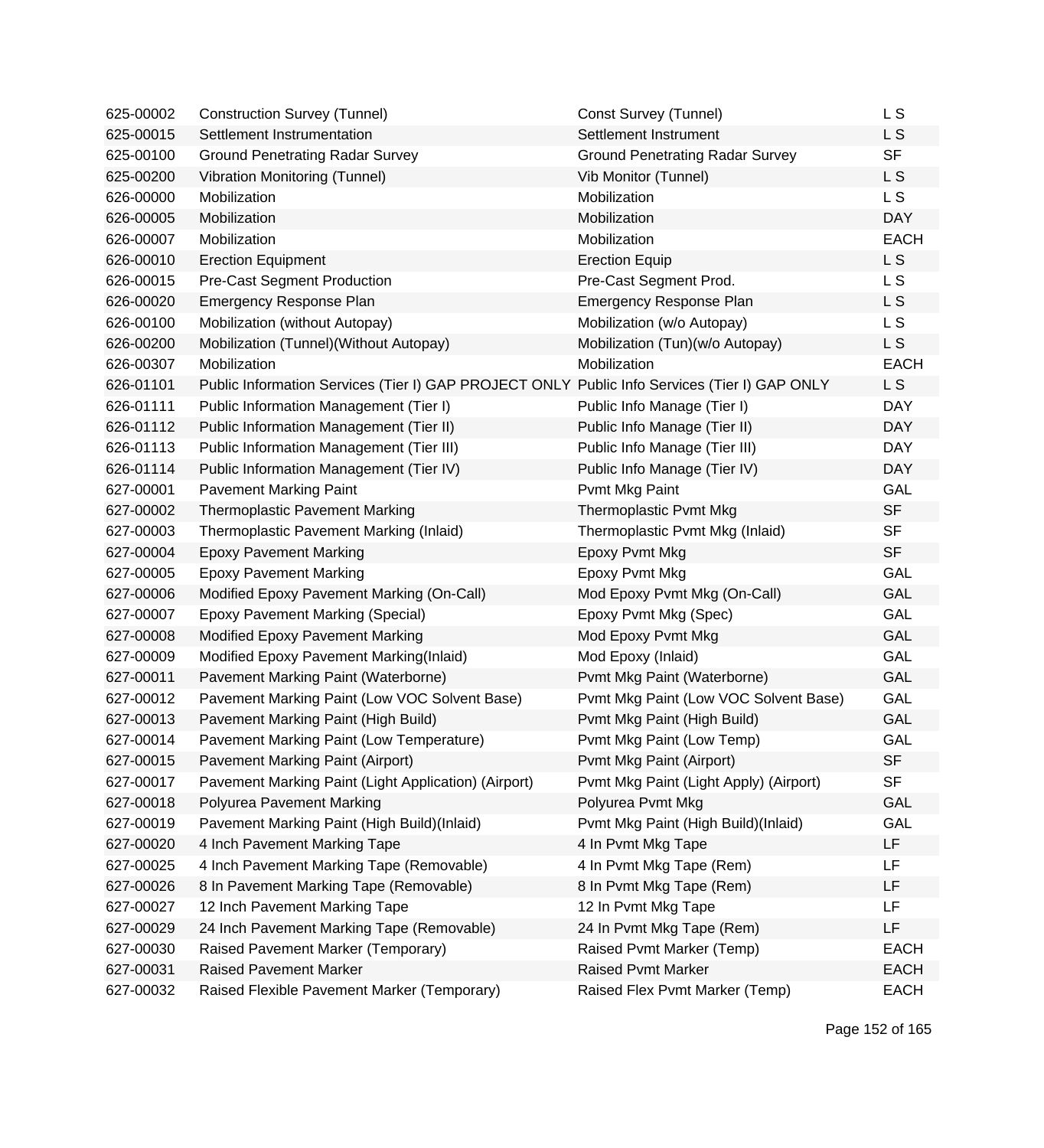| 627-00060 | Preformed Plastic Pavement Marking (60 Mils)                                                    | Plastic Pvmt Mkg (60 Mils)               | <b>SF</b>   |
|-----------|-------------------------------------------------------------------------------------------------|------------------------------------------|-------------|
| 627-00070 | Preformed Thermoplastic Pavement Marking                                                        | Preform Thermoplastic Pvmt Mkg           | <b>SF</b>   |
| 627-00080 | Polyurea Pavement Marking (Inlaid)                                                              | Polyurea Pvmt Mkg (IL)                   | <b>GAL</b>  |
| 627-00090 | Pavement Marking (Special)                                                                      | Pvmt Mkg (Spec)                          | <b>SF</b>   |
| 627-00100 | <b>Recessed Pavement Marker</b>                                                                 | <b>Recessed Pvmt Marker</b>              | <b>EACH</b> |
| 627-00110 | Recessed Pavement Marker (Special)                                                              | Recessed Pvmt Marker (Spec)              | <b>EACH</b> |
| 627-00200 | Warranted Epoxy Pavement Marking                                                                | War Epoxy Pvmt Mkg                       | <b>SF</b>   |
| 627-00202 | Epoxy Pavement Marking (2-Year Warranty)                                                        | Epoxy Pvmt Mkg (2-Yr War)                | <b>SF</b>   |
| 627-01001 | Preformed Plastic Pavement Marking (Type I)                                                     | Preform Plastic Pvmt Mkg (Ty I)          | <b>SF</b>   |
| 627-01010 | Preformed Plastic Pavement Marking (Type I)(Inlaid)                                             | Preform Plastic Pvmt Mkg (TY I)(Inlaid)  | <b>SF</b>   |
| 627-01011 | Preformed Plastic Pavement Marking (Contrast)(Inlaid)                                           | Preform Plastic Pvmt Mkg (Contr)(Inlaid) | <b>SF</b>   |
| 627-01012 | Preformed Plastic Pavement Marking (Type I)(Inlaid)<br>(Install Only)                           | Prfm Plstic Pvmt Mkg(TY I)(InId)(Instl)  | <b>SF</b>   |
| 627-02001 | Preformed Plastic Pavement Marking (Type II)                                                    | Preform Plastic Pvmt Mkg (Ty II)         | <b>SF</b>   |
| 627-02010 | Preformed Plastic Pavement Marking (Type II) (Inlaid)                                           | Preform Plastic Pvmt Mkg (Ty II)(Inlaid) | <b>SF</b>   |
| 627-02012 | Preformed Plastic Pavement Marking (Type II)(Inlaid)<br>(Install Only)                          | Prfm Plstic Pvmt Mkg(TY II)(Inld)(Instl) | <b>SF</b>   |
| 627-02050 | Research Project Pavement Marking                                                               | Research Proj Pvmt Mkg                   | L S         |
| 627-03001 | Preformed Plastic Pavement Marking (Type III)                                                   | Preform Plastic Pvmt Mkg (Ty III)        | <b>SF</b>   |
| 627-03010 | Preformed Plastic Pavement Marking (Type III)(Inlaid)                                           | Preform Plastic Pvmt Mkg(Ty III)(Inlaid) | <b>SF</b>   |
| 627-30105 | Pavement Marking Paint (Word-Symbol)                                                            | Pvmt Mkg Paint (WS)                      | <b>SF</b>   |
| 627-30110 | Pavement Marking Paint (Xwalk-Stop Line)                                                        | Pvmt Mkg Paint (XS)                      | <b>SF</b>   |
| 627-30205 | Thermoplastic Pavement Marking (Word-Symbol)                                                    | Thermoplastic Pvmt Mkg (WS)              | <b>SF</b>   |
| 627-30210 | Thermoplastic Pavement Marking (Xwalk-Stopline)                                                 | Thermoplastic Pvmt Mkg (XS)              | <b>SF</b>   |
| 627-30305 | Preformed Plastic Pavement Marking (60 Mil) (Word-<br>Symbol)                                   | Plastic Pvmt Mkg (60 Mil) (WS)           | <b>SF</b>   |
| 627-30310 | Preformed Plastic Pavement Marking (60 Mil) (Xwalk-Stop Plastic Pvmt Mkg (60 Mil) (XS)<br>Line) |                                          | <b>SF</b>   |
| 627-30323 | Preformed Plastic Pavement Marking (Word-<br>Symbol)(Type I)(Inlaid)                            | Preform Plastic Pvmt Mkg (WS)(Typ I)(In) | <b>SF</b>   |
| 627-30324 | Preformed Plastic Pavement Marking (Word-Symbol)<br>(Type I)                                    | Preform Plastic Pvmt Mkg (WS) (TY I)     | <b>SF</b>   |
| 627-30326 | Preformed Plastic Pavement Marking (Word - Symbol)<br>(Type II)                                 | Preform Plastic Pvmt Mkg (WS) (Ty II)    | <b>SF</b>   |
| 627-30327 | Preformed Plastic Pavement Marking (Word-Symbol)<br>(Type III)                                  | Preform Plastic Pvmt Mkg (WS) (Ty III)   | <b>SF</b>   |
| 627-30328 | Preformed Plastic Pavement Marking (XWalk-Stop<br>Line)(Type I)(Inlaid)                         | Pre Plastic Pvmt Mkg (XWalk)(Typ1)(In)   | <b>SF</b>   |
| 627-30329 | Preformed Plastic Pavement Marking (Xwalk-Stop Line)<br>(Type I)                                | Preform Plastic Pvmt Mkg (XS) (TY I)     | <b>SF</b>   |
| 627-30331 | Preformed Plastic Pavement Marking (Xwalk - Stop Line)<br>(Type II)                             | Preform Plastic Pvmt Mkg (XS) (Ty II)    | <b>SF</b>   |
| 627-30332 | Preformed Plastic Pavement Marking (Xwalk-Stop Line)<br>(Type III)                              | Preform Plastic Pvmt Mkg (XS) (Ty III)   | <b>SF</b>   |
| 627-30405 | Preformed Thermoplastic Pavement Marking (Word-<br>Symbol)                                      | Preform Thermoplastic Pvmt Mkg (WS)      | <b>SF</b>   |
| 627-30406 | Preformed Thermoplastic Pvmt Mkg (Word-Symbol)(Install Inst Preform Thermoplastic Pvmt Mkg (WS) |                                          | <b>SF</b>   |

Page 153 of 165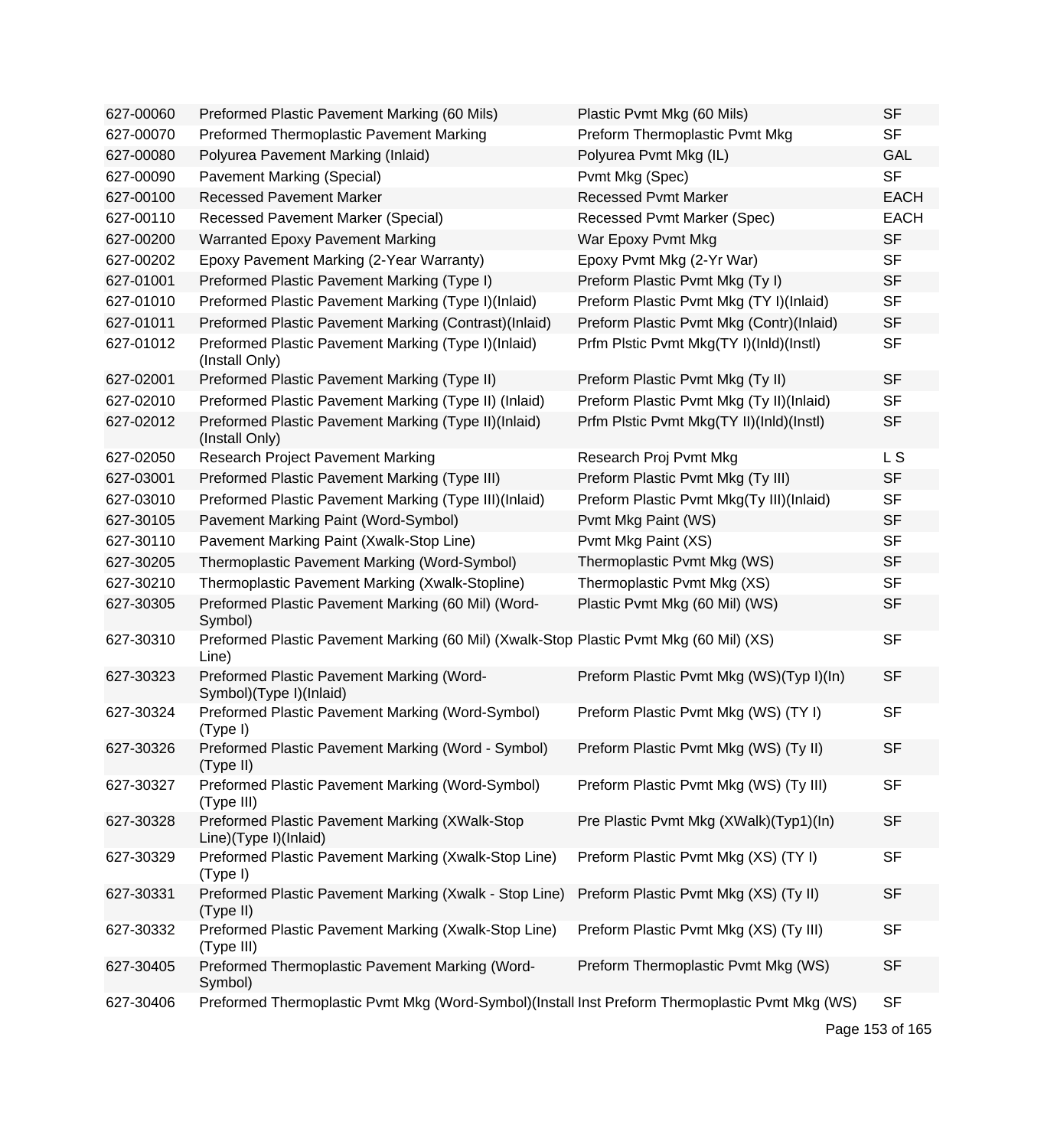|           | Only)                                                                                                                |                                         |             |
|-----------|----------------------------------------------------------------------------------------------------------------------|-----------------------------------------|-------------|
| 627-30407 | Preformed Thermoplastic Pavement Marking (Word-<br>Symbol) (Special)                                                 | Preform Thermoplastic Pvmt Mkg (WS)(Sp) | <b>SF</b>   |
| 627-30408 | Preformed Thermoplastic Pavement Marking (Shield)                                                                    | Pre Thermo Pvmt Mkg (Shield)            | <b>SF</b>   |
| 627-30410 | Preformed Thermoplastic Pavement Marking (Xwalk-Stop<br>Line)                                                        | Preform Thermoplastic Pvmt Mkg (XS)     | <b>SF</b>   |
| 627-30411 | Preformed Thermoplastic Pavement Marking (Xwalk-Stop Preform Thermoplastic Pvmt Mkg (XS)(Sp)<br>Line) (Special)      |                                         | <b>SF</b>   |
| 627-30412 | Preformed Thermoplastic Pavement Marking (Xwalk-Stop Pre Thermo Pvmt Mkg (XS) (Install Only)<br>Line) (Install Only) |                                         | <b>SF</b>   |
| 627-40000 | Methyl Methacrylate Pavement Marking                                                                                 | Methyl Methacrylate Pvmt Mkg            | GAL         |
| 627-40003 | Methyl Methacrylate Pavement Marking (Inlaid)                                                                        | Methyl Methacrylate Pvmt Mkg (Inlaid)   | <b>SF</b>   |
| 627-40010 | Methyl Methacrylate Pavement Marking (Word Symbol)                                                                   | Methyl Methac Pvmt Mkg (WS)             | <b>SF</b>   |
| 627-40011 | Methyl Methacrylate Pavement Marking (X Walk Stop<br>Line)                                                           | Methyl Methac Pvmt Mkg (XS)             | <b>SF</b>   |
| 627-40012 | Methyl Methacrylate Pavement Marking (Word<br>Symbol)(Inlaid)                                                        | Methyl Methac Pvmt Mkg (WS)(In)         | <b>SF</b>   |
| 627-40013 | Methyl Methacrylate Pavement Marking (X Walk Stop<br>line)(Inlaid)                                                   | Methyl Methac Pvmt Mkg (XS)(In)         | <b>SF</b>   |
| 627-40014 | Methyl Methacrylate Pavement Marking (Colored)                                                                       | Methyl Methac Pvmt Mkg (Colored)        | <b>GAL</b>  |
| 627-40015 | Methyl Methacrylate Pavement Marking (Colored)(Inlaid)                                                               | Methyl Methac Pvmt Mkg (Colored)(In)    | <b>GAL</b>  |
| 627-50000 | <b>Stimsonite Pavement Marking</b>                                                                                   | <b>Stimsonite Pvmt Mkg</b>              | <b>SF</b>   |
| 627-60000 | <b>Pavement Marking (Special)</b>                                                                                    | Pvmt Mkg (Spec)                         | <b>LF</b>   |
| 628-00000 | <b>Bridge Girder and Deck Unit</b>                                                                                   | Brdg Girder + Deck Unit                 | <b>LF</b>   |
| 628-00001 | <b>Bridge Girder and Deck Unit</b>                                                                                   | Brdg Girder + Deck Unit                 | <b>EACH</b> |
| 628-00005 | Bridge Girder and Deck Unit (5 Feet to 10 Feet)                                                                      | Brdg Girder + Deck Unit (5-10)          | <b>EACH</b> |
| 628-00030 | Bridge Girder and Deck Unit (30 Feet to 35 Feet)                                                                     | Brdg Girder + Deck Unit (30-35)         | <b>EACH</b> |
| 628-00040 | Bridge Girder and Deck Unit (40 Feet to 45 Feet)                                                                     | Brdg Girder + Deck Unit (40-45)         | <b>EACH</b> |
| 628-00045 | Bridge Girder and Deck Unit (45 Feet to 50 Feet)                                                                     | Brdg Girder + Deck Unit (45-50)         | <b>EACH</b> |
| 628-00050 | Bridge Girder and Deck Unit (50 Feet to 55 Feet)                                                                     | Brdg Girder + Deck Unit (50-55)         | <b>EACH</b> |
| 628-00060 | Bridge Girder and Deck Unit (60 Feet to 65 Feet)                                                                     | Brdg Girder + Deck Unit (60-65)         | <b>EACH</b> |
| 628-00070 | Bridge Girder and Deck Unit (70 Feet to 75 Feet)                                                                     | Brdg Girder + Deck Unit (70-75)         | <b>EACH</b> |
| 628-00075 | Bridge Girder and Deck Unit (75 Feet to 80 Feet)                                                                     | Brdg Girder + Deck Unit (75-80)         | <b>EACH</b> |
| 628-00085 | Bridge Girder and Deck Unit (85 Feet to 90 Feet)                                                                     | Brdg Girder + Deck Unit (85-90)         | <b>EACH</b> |
| 628-00090 | Bridge Girder and Deck Unit (90 Feet to 95 Feet)                                                                     | Brdg Girder + Deck Unit (90-95)         | <b>EACH</b> |
| 628-00110 | Bridge Girder and Deck Unit (110 Feet to 115 Feet)                                                                   | Brdg Girder + Deck Unit (110-115)       | <b>EACH</b> |
| 628-00115 | Bridge Girder and Deck Unit (115 Feet to 120 Feet)                                                                   | Brdg Girder + Deck Unit (115-120)       | <b>EACH</b> |
| 628-00130 | Bridge Girder and Deck Unit (130 Feet to 135 Feet)                                                                   | Brdg Girder + Deck Unit (130-135)       | <b>EACH</b> |
| 628-00135 | Bridge Girder and Deck Unit (135 Feet to 140 Feet)                                                                   | Brdg Girder+Deck Unit (135-140)         | <b>EACH</b> |
| 628-00140 | Bridge Girder and Deck Unit (140 Feet to 145 Feet)                                                                   | Brdg Girder+Deck Unit (140-145)         | <b>EACH</b> |
| 628-00185 | Bridge Girder and Deck Unit (185 Feet to 190 Feet)                                                                   | Brdg Girder + Deck Unit (185-190)       | <b>EACH</b> |
| 628-00210 | Bridge Girder and Deck Unit (210 Feet to 215 Feet)                                                                   | Brdg Girder + Deck Unit (210-215)       | <b>EACH</b> |
| 628-00215 | Bridge Girder and Deck Unit (215 Feet to 220 Feet)                                                                   | Brdg Girder + Deck Unit (215-220)       | <b>EACH</b> |
| 628-50000 | <b>Design Services</b>                                                                                               | <b>Design Services</b>                  | <b>HOUR</b> |
| 628-50001 | <b>Design Services</b>                                                                                               | <b>Design Services</b>                  | L S         |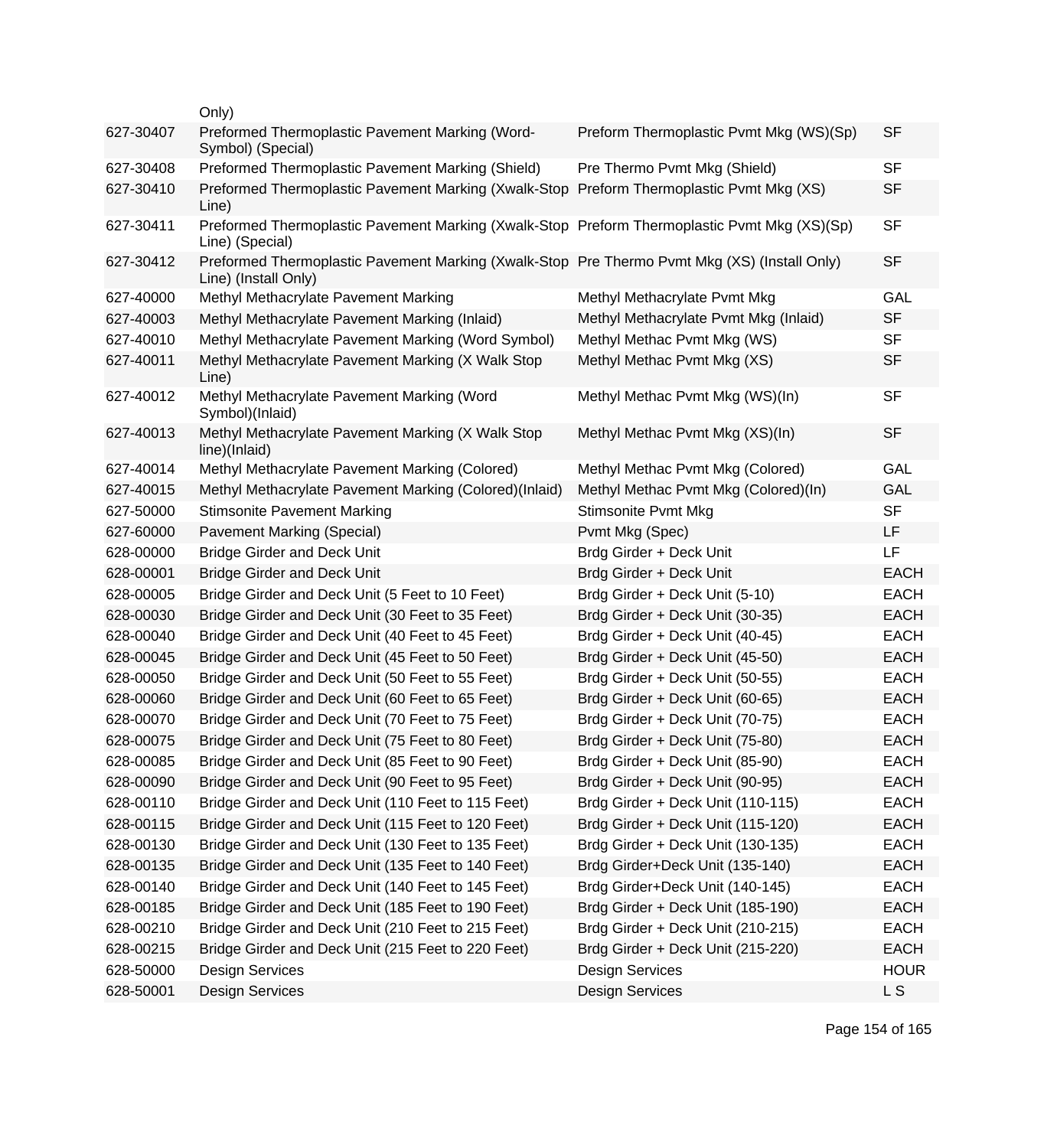| 629-01001 | Survey Monument (Type 1)                        | Survey Monument (Ty 1)                      | <b>EACH</b> |
|-----------|-------------------------------------------------|---------------------------------------------|-------------|
| 629-01002 | Survey Monument (Type 2)                        | Survey Monument (Ty 2)                      | <b>EACH</b> |
| 629-01003 | Survey Monument (Type 3)                        | Survey Monument (Ty 3)                      | <b>EACH</b> |
| 629-01004 | Survey Monument (Type 4)                        | Survey Monument (Ty 4)                      | <b>EACH</b> |
| 629-01005 | Survey Monument (Type 5)                        | Survey Monument (Ty 5)                      | <b>EACH</b> |
| 629-01006 | Survey Monument (Type 6)                        | Survey Monument (Ty 6)                      | <b>EACH</b> |
| 629-01011 | Survey Monument (Type 1A)                       | Survey Monument (Ty 1A)                     | <b>EACH</b> |
| 629-01021 | Survey Monument (Type 2A)                       | Survey Monument (Ty 2A)                     | <b>EACH</b> |
| 629-01031 | Survey Monument (Type 3A)                       | Survey Monument (Ty 3A)                     | <b>EACH</b> |
| 629-01041 | Survey Monument (Special)                       | Survey Mont (Special)                       | <b>EACH</b> |
| 629-01050 | Monument Box                                    | Monument Box                                | <b>EACH</b> |
| 629-01065 | Survey Monument (Type 5S)                       | Survey Monument (Ty 5S)                     | <b>EACH</b> |
| 629-01110 | <b>Locate Monuments</b>                         | <b>Locate Monuments</b>                     | <b>HOUR</b> |
| 629-01210 | <b>Adjust Monument Box</b>                      | <b>Adjust Monument Box</b>                  | <b>EACH</b> |
| 629-01300 | Survey Monument (Temporary)                     | Survey Monument (Temp)                      | <b>EACH</b> |
| 630-00000 | Flagging                                        | Flagging                                    | <b>HOUR</b> |
| 630-00001 | <b>Pilot Car Operation</b>                      | <b>Pilot Car Operation</b>                  | <b>HOUR</b> |
| 630-00003 | <b>Uniformed Traffic Control</b>                | <b>Uniformed Traf Ctrl</b>                  | <b>HOUR</b> |
| 630-00004 | <b>Traffic Control Vehicle</b>                  | <b>Traf Ctrl Vehicle</b>                    | <b>EACH</b> |
| 630-00006 | Uniformed Traffic Control (Vehicle)             | Uniformed Traf Ctrl (Vehicle)               | <b>HOUR</b> |
| 630-00007 | <b>Traffic Control Inspection</b>               | <b>Traf Ctrl Inspection</b>                 | <b>DAY</b>  |
| 630-00009 | <b>Traffic Control Vehicle (Truck)</b>          | Traf Ctrl Vehicle (Truck)                   | <b>EACH</b> |
| 630-00010 | Sign Cleaning                                   | Sign Cleaning                               | <b>HOUR</b> |
| 630-00011 | <b>Courtesy Vehicle</b>                         | <b>Courtesy Vehicle</b>                     | <b>DAY</b>  |
| 630-00012 | <b>Traffic Control Management</b>               | <b>Traf Ctrl Mgmt</b>                       | <b>DAY</b>  |
| 630-00014 | <b>Traffic Control Vehicle (Truck)</b>          | Traf Ctrl Vehicle (Truck)                   | <b>HOUR</b> |
| 630-00015 | <b>Uniformed Traffic Control Coordination</b>   | Uniformed Traf Ctrl Coordination            | <b>HOUR</b> |
| 630-00016 | <b>Traffic Control (Special) LS</b>             | <b>Traffic Control (Special) LS</b>         | L S         |
| 630-00017 | <b>Traffic Control Management (Special)</b>     | <b>Traffic Control Management (Special)</b> | <b>DAY</b>  |
| 630-00020 | <b>Traffic Control Vehicle</b>                  | <b>Traf Ctrl Vehicle</b>                    | <b>DAY</b>  |
| 630-00025 | <b>Traffic Control Vehicle</b>                  | <b>Traf Ctrl Vehicle</b>                    | <b>HOUR</b> |
| 630-00027 | <b>Rolling Roadblock</b>                        | Rolling Roadblock Traffic Control           | DAY         |
| 630-00028 | Rolling Roadblock                               | Rolling Roadblock Traffic Control           | <b>HOUR</b> |
| 630-00030 | <b>Courtesy Patrol</b>                          | <b>Courtesy Patrol</b>                      | <b>DAY</b>  |
| 630-00031 | <b>Courtesy Patrol</b>                          | <b>Courtesy Patrol</b>                      | <b>HOUR</b> |
| 630-00035 | Emergency Pull-off Area (Temporary)             | Emerg Pull-off Area (Temp)                  | <b>EACH</b> |
| 630-00040 | Traffic Incident Management Plan Development    | Develop Traf Incident Mgmt Plan             | L S         |
| 630-00041 | Traffic Incident Management Plan Implementation | Implement Traf Incident Mgmt Plan           | <b>MON</b>  |
| 630-80000 | Traffic Control Devices (Maintain)              | Traffic Control Devices (Maintain)          | <b>DAY</b>  |
| 630-80001 | Flashing Beacon (Portable)                      | Flash Beacon (Port)                         | <b>EACH</b> |
| 630-80002 | Flashing Beacon (Solar)                         | Flash Beacon (Solar)                        | <b>EACH</b> |
| 630-80305 | <b>Flagging Station Light</b>                   | <b>Flagging Station Light</b>               | <b>EACH</b> |
| 630-80310 | Automated Flagging Assistance Device            | Automated Flagging Assistance Device        | <b>EACH</b> |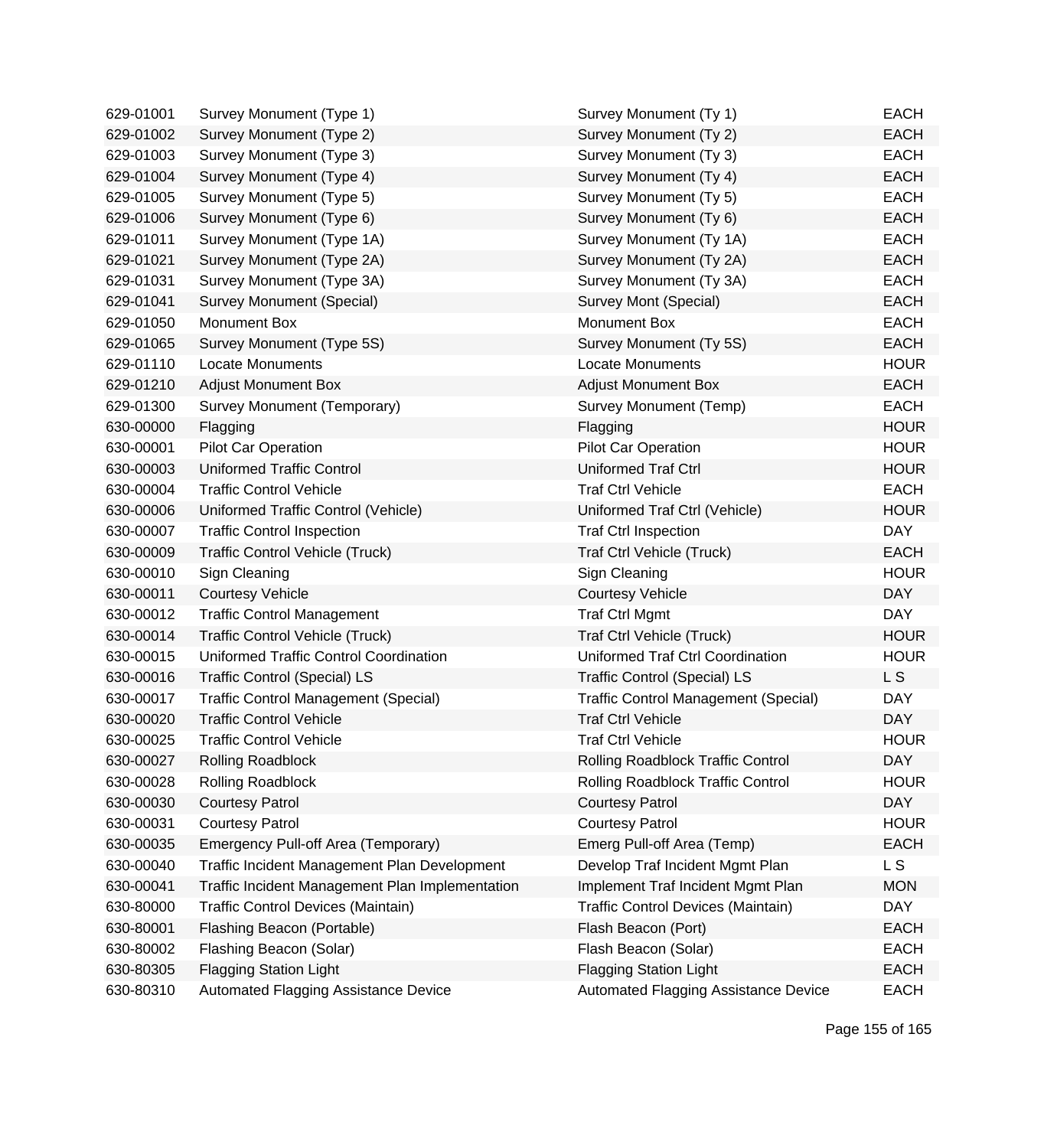| 630-80311 | Automated Flagging Assistance Device                                                    | Automated Flagging Assistance Device    | <b>DAY</b>  |
|-----------|-----------------------------------------------------------------------------------------|-----------------------------------------|-------------|
| 630-80331 | Barricade (Type 3 F-A) (Temporary)                                                      | Barricade (3 F-A) (Temp)                | <b>EACH</b> |
| 630-80332 | Barricade (Type 3 F-B) (Temporary)                                                      | Barricade (3 F-B) (Temp)                | <b>EACH</b> |
| 630-80333 | Barricade (Type 3 F-C) (Temporary)                                                      | Barricade (3 F-C) (Temp)                | <b>EACH</b> |
| 630-80334 | Barricade (Type 3 F-D) (Temporary)                                                      | Barricade (3 F-D) (Temp)                | <b>EACH</b> |
| 630-80335 | Barricade (Type 3 M-A) (Temporary)                                                      | Barricade (3 M-A) (Temp)                | <b>EACH</b> |
| 630-80336 | Barricade (Type 3 M-B) (Temporary)                                                      | Barricade (3 M-B) (Temp)                | <b>EACH</b> |
| 630-80337 | Barricade (Type 3 M-C) (Temporary)                                                      | Barricade (3 M-C) (Temp)                | <b>EACH</b> |
| 630-80338 | Barricade (Type 3 M-D) (Temporary)                                                      | Barricade (3 M-D) (Temp)                | <b>EACH</b> |
| 630-80339 | <b>Directional Barricade</b>                                                            | <b>Directional Barricade</b>            | <b>EACH</b> |
| 630-80340 | Pedestrian Barricade (ADA)                                                              | Pedestrian Barricade (ADA)              | LF          |
| 630-80341 | Construction Traffic Sign (Panel Size A)                                                | Const Traf Sign (A)                     | <b>EACH</b> |
| 630-80342 | Construction Traffic Sign (Panel Size B)                                                | Const Traf Sign (B)                     | <b>EACH</b> |
| 630-80343 | Construction Traffic Sign (Panel Size C)                                                | Const Traf Sign (C)                     | <b>EACH</b> |
| 630-80344 | <b>Construction Traffic Sign (Special)</b>                                              | Const Traf Sign (Spec)                  | <b>SF</b>   |
| 630-80345 | Vehicle Mounted Message Sign Panel (Furnish Only)                                       | Furn Vehicle Mnted Mesg Sign Pnl        | <b>EACH</b> |
| 630-80348 | Construction Information Sign                                                           | Const Info Sign                         | <b>EACH</b> |
| 630-80350 | <b>Vertical Panel</b>                                                                   | Vert Panel                              | <b>EACH</b> |
| 630-80351 | Vertical Panel (Plastic)                                                                | Vert Panel (Plastic)                    | <b>EACH</b> |
| 630-80352 | Vertical Panel (Special)                                                                | Vert Panel (Spec)                       | <b>EACH</b> |
| 630-80353 | Vertical Panel (With Light) (Flashing)                                                  | Vert Panel (Light) (F)                  | <b>EACH</b> |
| 630-80354 | Vertical Panel (With Light) (Steady Burn)                                               | Vert Panel (Light) (SB)                 | <b>EACH</b> |
| 630-80355 | Portable Message Sign Panel                                                             | Port Mesg Panel                         | <b>EACH</b> |
| 630-80356 | Advance Warning Flashing or Sequencing Arrow Panel (A Flash Arrow Panel (A Ty)<br>Type) |                                         | <b>EACH</b> |
| 630-80357 | Advance Warning Flashing or Sequencing Arrow Panel (B Flash Arrow Panel (B Ty)<br>Type) |                                         | <b>EACH</b> |
| 630-80358 | Advance Warning Flashing or Sequencing Arrow Panel (C Flash Arrow Panel (C Ty)<br>Type) |                                         | <b>EACH</b> |
| 630-80359 | Portable Message Sign Panel                                                             | Port Mesg Panel                         | <b>DAY</b>  |
| 630-80360 | Drum Channelizing Device                                                                | Drum Channel Dev                        | <b>EACH</b> |
| 630-80361 | Drum Channelizing Device (Maintain)                                                     | Drum Channelizing Device (Maintain)     | <b>EACH</b> |
| 630-80363 | Drum Channelizing Device (With Light) (Flashing)                                        | Drum Channel Dev (Light) (F)            | <b>EACH</b> |
| 630-80364 | Drum Channelizing Device (With Light) (Steady Burn)                                     | Drum Channel Dev (Light) (SB)           | <b>EACH</b> |
| 630-80365 | Portable Message Sign Panel (State Furnished)                                           | Port Mesg Panel (State Furn)            | <b>EACH</b> |
| 630-80366 | Portable Traffic Speed Monitor (State Purchased)                                        | Port Traf Speed Monitor (State Purch)   | <b>EACH</b> |
| 630-80367 | Portable Traffic Speed Monitor                                                          | Port Traf Speed Monitor                 | <b>EACH</b> |
| 630-80368 | Portable Traffic Speed Monitor                                                          | Port Traf Speed Monitor                 | <b>DAY</b>  |
| 630-80370 | Barrier (Temporary)                                                                     | Barrier (Temp)                          | LF          |
| 630-80371 | Reset Concrete Barrier (Temporary)                                                      | Reset Concrete Barrier (Temp)           | LF          |
| 630-80372 | Concrete Barrier (Temporary) (Furnish and Install)                                      | Conc Barrier (Temp) (Furnish & Install) | LF          |
| 630-80373 | Concrete Barrier (Temporary)(Remove)                                                    | Concrete Barrier (Temporary)(Remove)    | LF          |
| 630-80375 | Concrete Barrier (Temporary) (Install Only)                                             | Inst Conc Barrier (Temp)                | LF          |
| 630-80377 | Portable Water Filled Barrier (Temporary)                                               | Port Water Filled Barrier (Temp)        | LF          |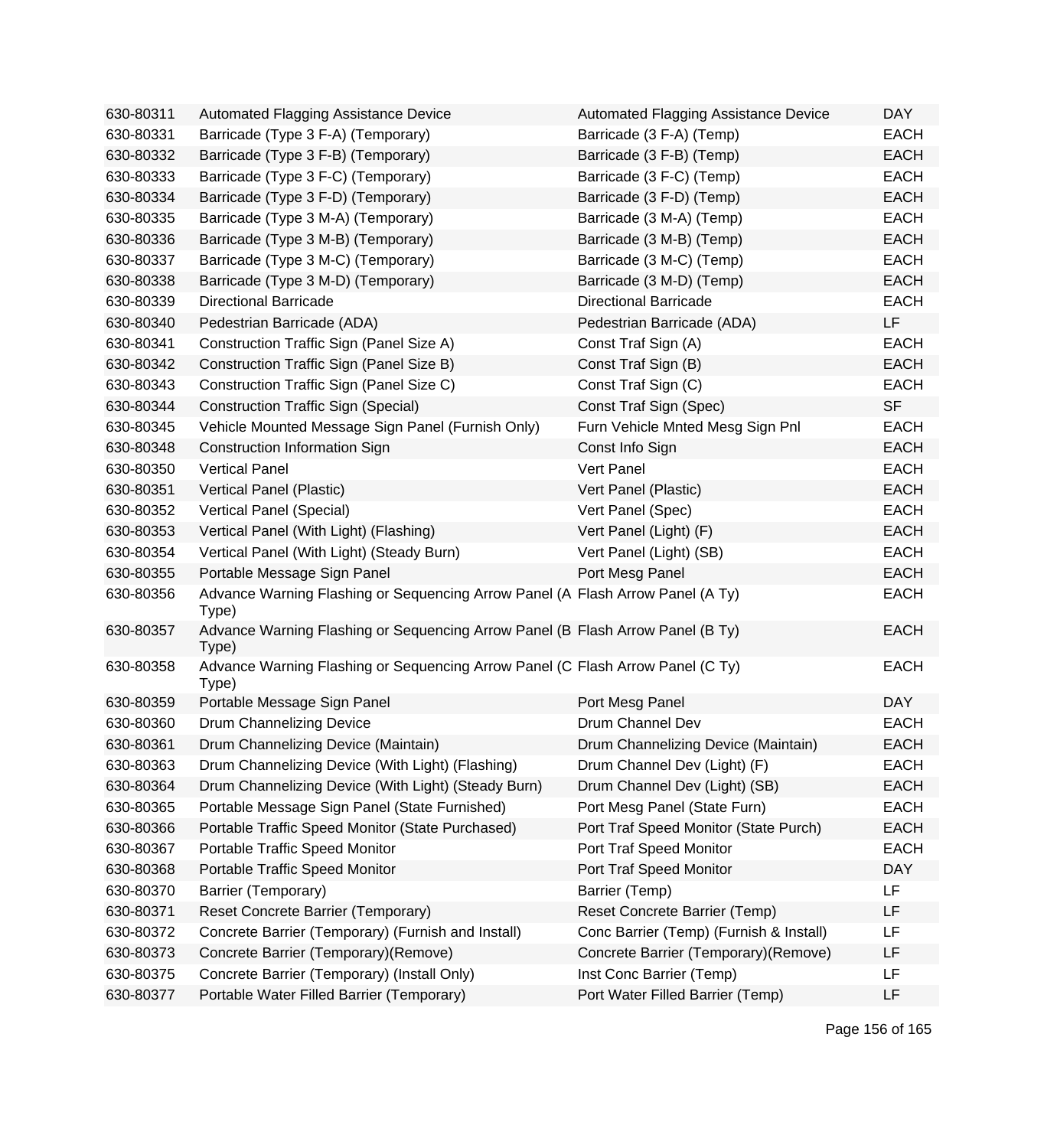| 630-80378 | Glare Screen (Temporary)                                                                                           | Glare Screen (Temp)                     | LF.             |
|-----------|--------------------------------------------------------------------------------------------------------------------|-----------------------------------------|-----------------|
| 630-80379 | Portable Variable Speed Limit Sign                                                                                 | Port Var Speed Limit Sign               | <b>EACH</b>     |
| 630-80380 | <b>Traffic Cone</b>                                                                                                | <b>Traffic Cone</b>                     | <b>EACH</b>     |
| 630-80381 | Traffic Cone (Maintain)                                                                                            | Traffic Cone (Maintain)                 | <b>EACH</b>     |
| 630-80384 | <b>Tubular Marker</b>                                                                                              | <b>Tubular Marker</b>                   | <b>EACH</b>     |
| 630-80385 | Lane Divider (Temporary)                                                                                           | Lane Divider (Temp)                     | <b>EACH</b>     |
| 630-80390 | <b>Channelizing Device (Special)</b>                                                                               | Channel Dev (Spec)                      | <b>EACH</b>     |
| 630-80391 | <b>Channelizing Device (Fixed)</b>                                                                                 | Channel Dev (Fixed)                     | <b>EACH</b>     |
| 630-80392 | Stackable Tubular Marker                                                                                           | Stackable Tubular Marker                | <b>EACH</b>     |
| 630-80393 | <b>Stackable Vertical Panels</b>                                                                                   | <b>Stackable Vertical Panels</b>        | <b>EACH</b>     |
| 630-80401 | Delineator (Type I) (Temporary)                                                                                    | Delin (Ty I) (Temp)                     | <b>EACH</b>     |
| 630-80402 | Delineator (Type II) (Temporary)                                                                                   | Delin (Ty II) (Temp)                    | <b>EACH</b>     |
| 630-80403 | Delineator (Type III) (Temporary)                                                                                  | Delin (Ty III) (Temp)                   | <b>EACH</b>     |
| 630-80410 | Advance Overhead Warning Device (Chains)                                                                           | Adv Overhead Warn Dev (Chains)          | <b>EACH</b>     |
| 630-80411 | Advance Warning Flashing or Sequencing Arrow Panel (A Adv Warn Flash or Seq Arw Pnl (A) (Main)<br>Type) (Maintain) |                                         | <b>EACH</b>     |
| 630-80415 | Advanced Warning Flashing or Sequencing Panel (C<br>Type)                                                          | Adv Warn Flash or Seq Panel (C Type)    | <b>DAY</b>      |
| 630-80417 | Sequential Flashing Warning Light                                                                                  | Seq Flashing Warning Light              | <b>EACH</b>     |
| 630-80430 | Rumble Strip (Portable)                                                                                            | Rumble Strip (Port)                     | <b>EACH</b>     |
| 630-80440 | Portable Rumble Strips (Temporary)                                                                                 | Port Rumble Strips (Temp)               | <b>EACH</b>     |
| 630-80511 | Mobile Pavement Marking Zone                                                                                       | Mobile Pvmt Marking Zone                | L S             |
| 630-80520 | Mobile Pavement Marking Zone                                                                                       | Mobile Pvmt Mkg Zone                    | <b>DAY</b>      |
| 630-80560 | Mobile Profilograph Operation Zone                                                                                 | Mobile Profilograph Oper Zone           | L S             |
| 630-80570 | Mobile Profilograph Operation Zone                                                                                 | Mobile Profilograph Oper Zone           | <b>DAY</b>      |
| 630-81341 | Construction Traffic Sign (Panel Size A) (Maintain)                                                                | Const Traffic Sign (Size A) (Maintain)  | <b>EACH</b>     |
| 630-81342 | Construction Traffic Sign (Panel Size B) (Maintain)                                                                | Const Traffic Sign (Size B) (Maintain)  | <b>EACH</b>     |
| 630-81344 | Construction Traffic Sign (Special) (Maintain)                                                                     | Const Traffic Sign (Spec) (Maintain)    | <b>SF</b>       |
| 630-81355 | Portable Message Sign Panel (Maintain)                                                                             | Portable Msg Sign Panel (Maintain)      | <b>EACH</b>     |
| 630-81363 | Drum Channelizing Device (With Light) (Flashing)<br>(Maintain)                                                     | Drum Chan Dev (Light) (Flashing) (Main) | <b>EACH</b>     |
| 630-81364 | Drum Channelizing Device (With Light) (Steady Burn)<br>(Maintain)                                                  | Drum Chan Dev (Light) (Steady) (Main)   | <b>EACH</b>     |
| 630-85006 | Impact Attenuator (Sand Filled Plastic Barrel) (Temporary) Impact Atten (Sand Fill) (Temp)                         |                                         | <b>EACH</b>     |
| 630-85010 | Impact Attenuator (Temporary)                                                                                      | Impact Atten (Temp)                     | <b>EACH</b>     |
| 630-85011 | Impact Attenuator (Temporary)                                                                                      | Imp Atten (Temp)                        | <b>DAY</b>      |
| 630-85012 | Impact Attenuator (Temporary) (Maintain)                                                                           | Impact Atten (Temp) (Maintain)          | <b>EACH</b>     |
| 630-85013 | Impact Attenuator (Temporary) (Reset Only)                                                                         | Impact Atten (Temp)(Reset)              | <b>EACH</b>     |
| 630-85014 | Impact Attenuator (Temporary) (Remove Only)                                                                        | Impact Atten(Temp)(Remove)              | <b>EACH</b>     |
| 630-85020 | Mobile Attenuator                                                                                                  | Mobile Attenuator                       | <b>EACH</b>     |
| 630-85040 | Impact Attenuator (Truck Mounted Attenuator)<br>(Temporary)                                                        | Impact Atten (T-M-A) (Temp)             | <b>EACH</b>     |
| 630-85041 | Mobile Attenuator                                                                                                  | Mobile Attenuator                       | <b>DAY</b>      |
| 630-85115 | Impact Attenuator (Quadguard) (Temporary)                                                                          | Impact Atten (Quadguard) (Temp)         | <b>EACH</b>     |
| 630-86100 | <b>River Safety Net</b>                                                                                            | <b>River Safety Net</b>                 | <b>EACH</b>     |
|           |                                                                                                                    |                                         | Page 157 of 165 |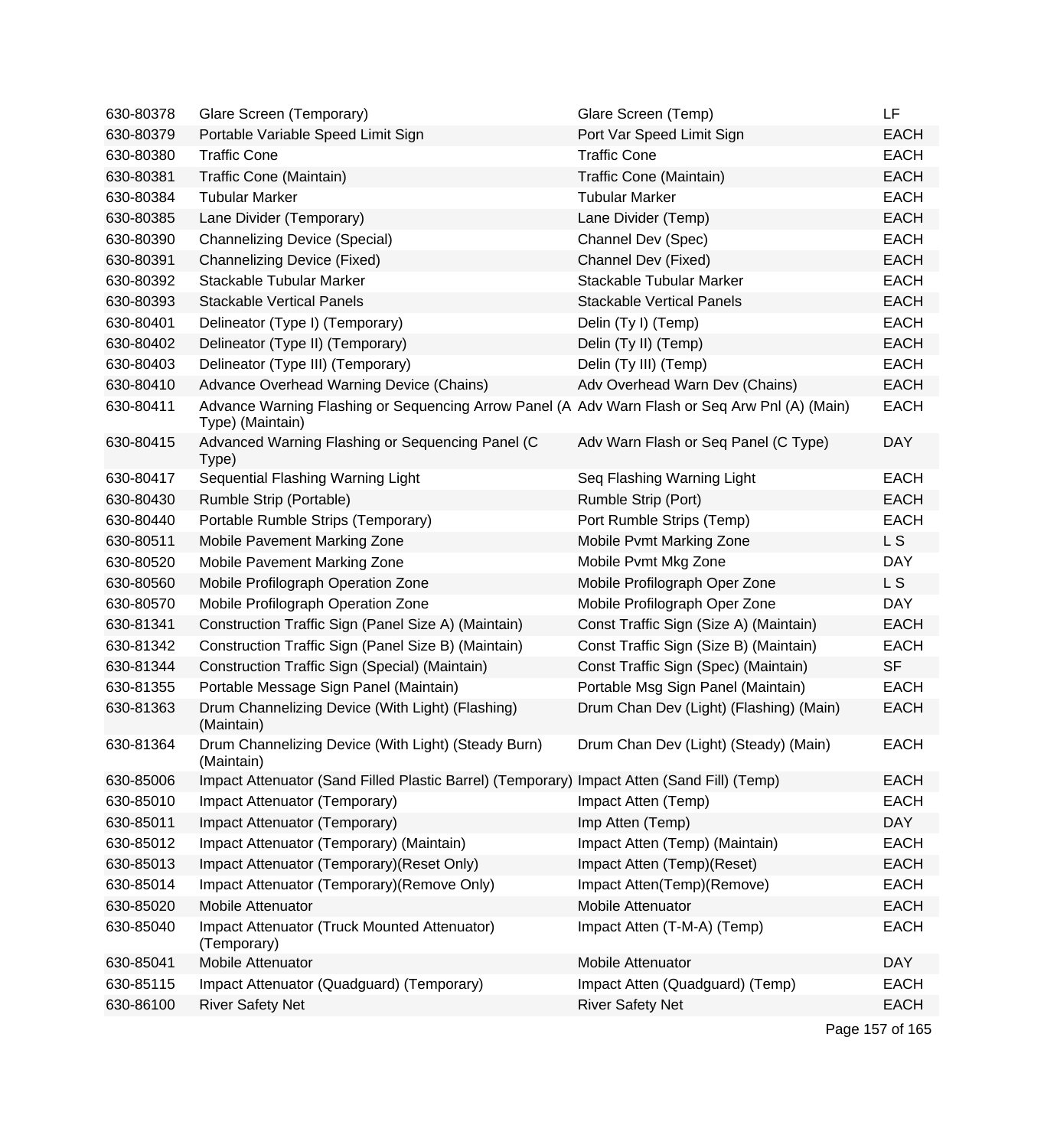| 630-86801 | Traffic Signal (Temporary)                          | Traffic Signal (Temp)                         | L S            |
|-----------|-----------------------------------------------------|-----------------------------------------------|----------------|
| 630-86802 | Traffic Signal (Temporary)                          | Traffic Signal (Temporary)                    | <b>DAY</b>     |
| 630-86810 | Traffic Signal (Temporary)                          | Traffic Signal (Temp)                         | <b>EACH</b>    |
| 630-86820 | Traffic Signal (Temporary) (State Furnished)        | Traffic signal(Temp.)(State Furnished)        | <b>EACH</b>    |
| 630-87000 | Temporary Highway Advisory Radio Transmitter        | Temp Hwy Advisory Radio Transmitter           | <b>EACH</b>    |
| 630-88000 | Smart Work Zone System Server and Software          | Smart Wrk Zn Sys Serv and Sftwre              | <b>DAY</b>     |
| 630-88001 | Work Zone Intrusion Alarm System                    | Work Zone Intrusion Alarm System              | <b>DAY</b>     |
| 630-88002 | <b>Smart Traffic Monitoring System (STMS)</b>       | <b>Smart Traffic Monitoring System (STMS)</b> | <b>DAY</b>     |
| 630-88004 | Smart Traffic Monitoring System (STMS) Mobilization | Smart Traffic Monitoring Sys (STMS) Mob       | L S            |
| 630-88005 | Portable Non-Intrusive Traffic Sensor               | Port Non-Intrus Traf Sens                     | <b>DAY</b>     |
| 630-88010 | Portable Pan-Tilt-Zoom Camera                       | Port Pan-Tilt-Zoom Cam                        | <b>DAY</b>     |
| 631-00100 | <b>Highway Design &amp; Construction</b>            | Hwy Design & Const                            | L S            |
| 631-00105 | <b>Highway Construction</b>                         | Hwy Const                                     | L S            |
| 631-10000 | Alternate Bridge Design and Construction            | Alt Brdg Design and Const                     | L S            |
| 631-10001 | Alternative Girder Design & Construction            | Alternative Girder Design & Construction      | L S            |
| 631-10002 | <b>Bridge Design and Construction</b>               | <b>Bridge Design and Construction</b>         | L S            |
| 631-11000 | Bridge/Structure (Design Build)                     | Bridge/Str (Design Build)                     | <b>SF</b>      |
| 631-20010 | Move Bridge (Slide)                                 | Move Bridge (Slide)                           | L S            |
| 631-20020 | Move Bridge (Roll)                                  | Move Bridge (Roll)                            | L S            |
| 632-00000 | Night Work Lighting                                 | Night Work Lighting                           | L S            |
| 637-00100 | <b>Roadway Sweeping</b>                             | Roadway Sweep                                 | <b>SHML</b>    |
| 641-10000 | Shotcrete                                           | Shotcrete                                     | SY             |
| 641-10010 | Initial Shotcrete Facing                            | Initial Shotcrete Facing                      | <b>SF</b>      |
| 641-10070 | <b>Shotcrete Sculpting</b>                          | <b>Shotcrete Sculpting</b>                    | SY             |
| 641-11000 | Shotcrete (Class A)                                 | Shotcrete (CLA)                               | <b>CY</b>      |
| 641-11001 | Shotcrete (Class B)                                 | Shotcrete (CL B)                              | <b>CY</b>      |
| 641-11002 | Shotcrete (Class C)                                 | Shotcrete (CLC)                               | <b>CY</b>      |
| 641-11003 | Shotcrete (Class D)                                 | Shotcrete (CLD)                               | <b>CY</b>      |
| 641-11004 | Shotcrete (Portal Brow) (8 Inch)                    | Shotcrete (Port Brow) (8 In)                  | <b>CY</b>      |
| 641-11005 | Shotcrete (Smoothing) (Geocomposite Drains)         | Shotcrete (Smooth) (Geocomp Dr)               | <b>CY</b>      |
| 641-11006 | Shotcrete (Smoothing)(Supplemental)                 | Shotcrete (Smooth)(Suppl)                     | <b>CY</b>      |
| 642-00010 | Exploder (Type 1)(Install Only)                     | Exploder (Ty 1)(Install)                      | EACH           |
| 642-00020 | Exploder (Type 2)(Install Only)                     | Exploder (Ty 2)(Install)                      | <b>EACH</b>    |
| 642-00025 | Exploder (Type 3)(Install Only)                     | Exploder (Ty 3)(Install)                      | <b>EACH</b>    |
| 642-00030 | Control Shelter (Type 1)(Install Only)              | Cntrl Shelter (Ty 1)(Install)                 | <b>EACH</b>    |
| 642-00040 | Control Shelter (Type 2)(Install Only)              | Cntrl Shelter (Ty 2)(Install)                 | <b>EACH</b>    |
| 642-00050 | Oxygen Farm Cabinet                                 | Oxy Farm Cabinet                              | <b>EACH</b>    |
| 650-00000 | <b>Mechanical Systems</b>                           | <b>Mechanical Syst</b>                        | L <sub>S</sub> |
| 652-00000 | <b>Fire Protection Systems</b>                      | <b>Fire Protection Syst</b>                   | L S            |
| 660-00000 | <b>Special Systems</b>                              | <b>Special Syst</b>                           | L S            |
| 670-00000 | <b>Electrical Systems</b>                           | <b>Electrical Syst</b>                        | L S            |
| 680-00000 | <b>Lighting Systems</b>                             | <b>Lighting Syst</b>                          | <b>LS</b>      |
| 699-00010 | <b>Fixed Fee</b>                                    | <b>Fixed Fee</b>                              | L S            |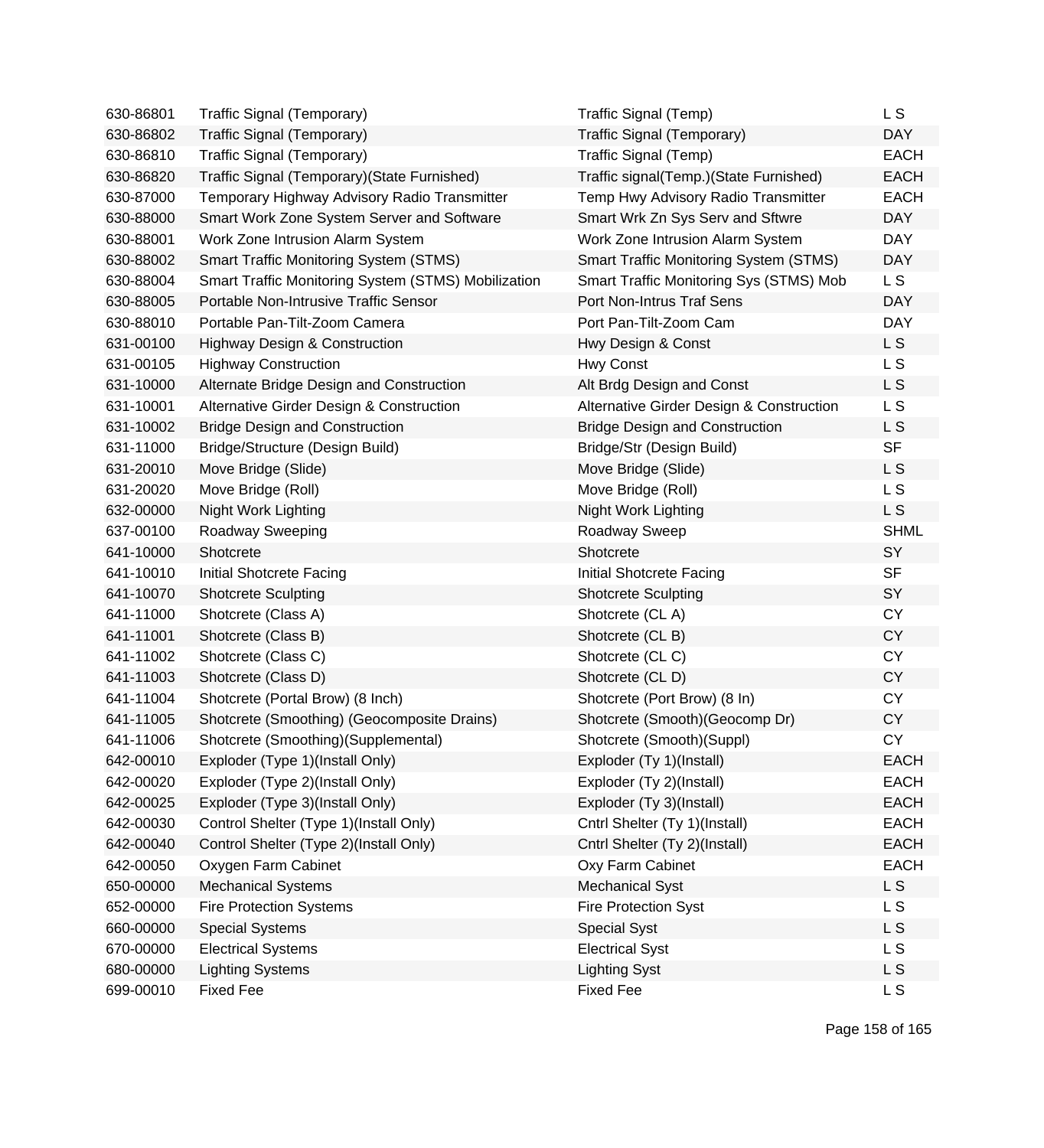| 700-70002 | <b>F/A ANTICIPATED CMO</b>               | F/A ANTICIPATED CMO                | F A |
|-----------|------------------------------------------|------------------------------------|-----|
| 700-70010 | F/A Minor Contract Revisions             | F/A Minor Contract Revisions       | F A |
| 700-70012 | F/A Asphalt Pavement Incentive           | F/A Asph Pvmt Incentive            | F A |
| 700-70013 | <b>F/A Concrete Pavement Incentive</b>   | F/A Conc Pvmt Incentive            | F A |
| 700-70014 | F/A Incentive                            | F/A Incentive                      | F A |
| 700-70015 | F/A Mobilization                         | F/A Mobilization                   | F A |
| 700-70016 | F/A Fuel Cost Adjustment                 | F/A Fuel Cost Adjustment           | F A |
| 700-70017 | F/A Landscape Establishment Incentive    | F/A Landscape Incentive            | F A |
| 700-70018 | F/A Roadway Smoothness Incentive         | F/A Road Smooth Incentive          | F A |
| 700-70019 | F/A Asphalt Cement Cost Adjustment       | F/A Asphalt Cement Cost Adjustment | F A |
| 700-70023 | F/A On-The-Job Trainee                   | F/A On-The-Job Trainee             | F A |
| 700-70025 | F/A Quality Incentive Payment            | F/A Quality Incentive Pymt         | F A |
| 700-70028 | F/A ESB Program                          | F/A ESB Program                    | F A |
| 700-70029 | F/A ESB Program Retainage                | F/A ESB Program Retainage          | F A |
| 700-70031 | F/A Interim Surface Repair               | F/A Interim Surface Repair         | F A |
| 700-70032 | F/A Emergency Repair                     | F/A Emergency Repair               | F A |
| 700-70033 | F/A Video Taping                         | F/A Video Taping                   | F A |
| 700-70034 | F/A                                      | F/A                                | F A |
| 700-70035 | F/A                                      | F/A                                | F A |
| 700-70036 | <b>Forced Accounts</b>                   | F/A                                | F A |
| 700-70037 | F/A Contaminated Soil                    | F/A Contaminated Soil              | F A |
| 700-70040 | F/A Railroad                             | F/A Railroad                       | F A |
| 700-70042 | F/A Railroad Flagging                    | F/A RR Flagging                    | F A |
| 700-70050 | F/A Removal                              | F/A Removal                        | F A |
| 700-70051 | F/A Disposal                             | F/A Disposal                       | F A |
| 700-70060 | F/A Adjust                               | F/A Adjust                         | F A |
| 700-70070 | F/A Obtain                               | F/A Obtain                         | F A |
| 700-70072 | F/A Obtain Power from Xcel Energy        | F/A Obtain Power from Xcel         | F A |
| 700-70074 | F/A Obtain Power from                    | F/A Obtain Power from              | F A |
| 700-70080 | F/A Furnish                              | F/A Furnish                        | F A |
| 700-70081 | F/A Provide                              | F/A Provide                        | F A |
| 700-70082 | F/A Furnish & Install Electrical Service | F/A Furn & Inst Elec Serv          | FΑ  |
| 700-70090 | F/A Reset                                | F/A Reset                          | F A |
| 700-70100 | F/A Relocate                             | F/A Relocate                       | F A |
| 700-70110 | F/A Install                              | F/A Install                        | F A |
| 700-70111 | Project First Program                    | Project First Program              | F A |
| 700-70120 | F/A Maintain                             | F/A Maintain                       | F A |
| 700-70129 | F/A Deck Rehabilitation                  | F/A Deck Rehab                     | F A |
| 700-70130 | F/A Repair                               | F/A Repair                         | F A |
| 700-70131 | F/A Modify                               | F/A Modify                         | F A |
| 700-70135 | F/A Demolish Building                    | F/A Demolish Building              | F A |
| 700-70140 | F/A Signing and Striping                 | F/A Signing and Striping           | F A |
| 700-70150 | F/A Asphalt Rejuvenating Agent           | F/A Asph Rejuv Agent               | F A |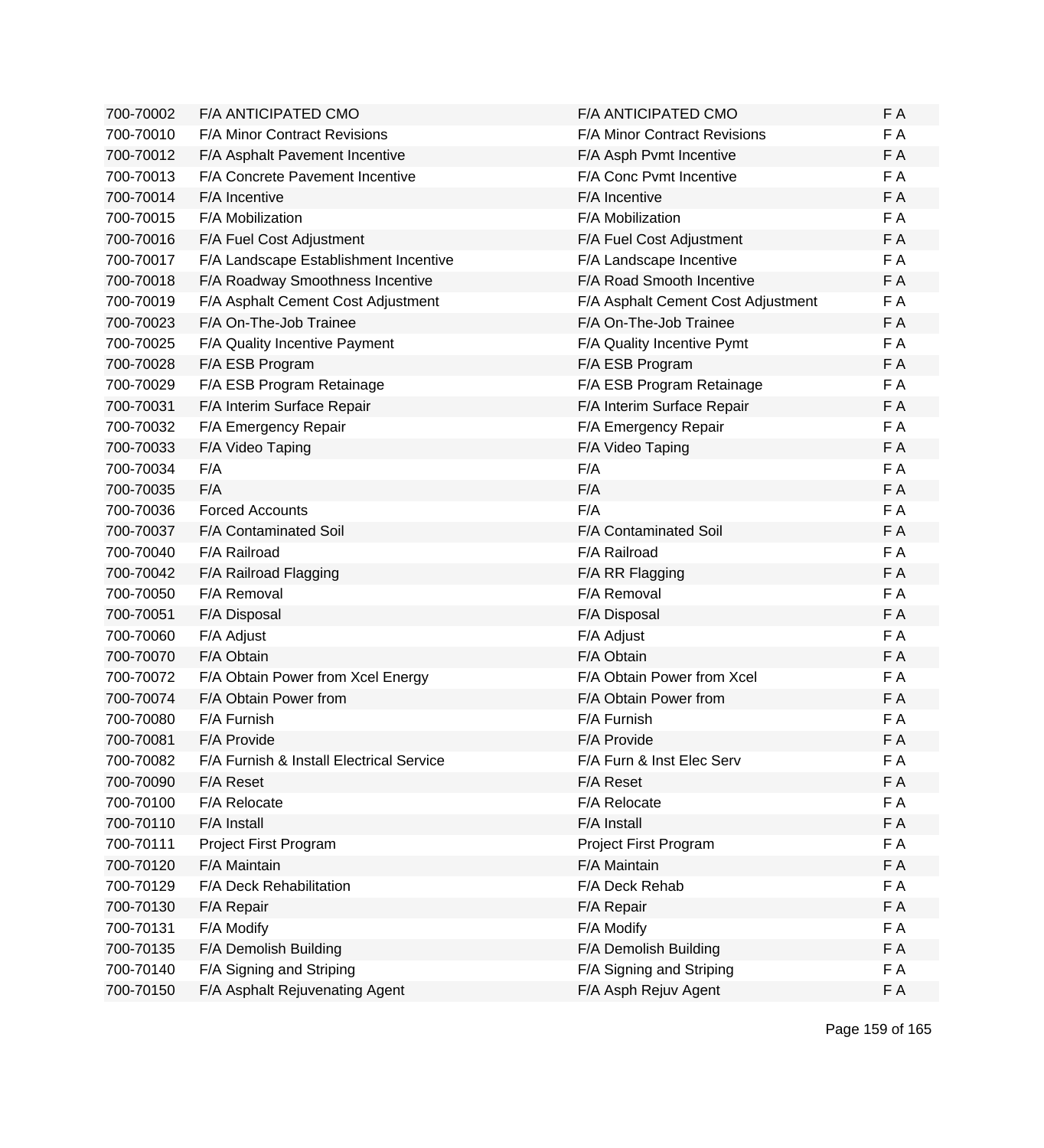| 700-70155 | F/A Pavement Surface Course Maintenance             | F/A Pvmt Surf Course Maint          | F A |
|-----------|-----------------------------------------------------|-------------------------------------|-----|
| 700-70160 | F/A Detour                                          | F/A Detour                          | F A |
| 700-70170 | F/A Pothole Utilities                               | F/A Pothole Util                    | F A |
| 700-70180 | F/A Gas Lines                                       | F/A Gas Lines                       | F A |
| 700-70195 | F/A Utilities and Maintenance of Field Facilities   | F/A Util and Maint of Field Facil   | F A |
| 700-70200 | <b>F/A Power Lines</b>                              | <b>F/A Power Lines</b>              | F A |
| 700-70210 | F/A Lights                                          | F/A Lights                          | F A |
| 700-70220 | F/A Phone Service                                   | F/A Phone Serv                      | F A |
| 700-70222 | F/A Cellular Phone Service                          | F/A Cell Phone Serv                 | F A |
| 700-70225 | F/A Telephone Interconnect                          | F/A Telephone Interconnect          | F A |
| 700-70230 | F/A Communication Lines                             | F/A Communication Lines             | F A |
| 700-70240 | F/A Sewer Taps                                      | F/A Sewer Taps                      | F A |
| 700-70250 | F/A Sewer Lines                                     | F/A Sewer Lines                     | F A |
| 700-70255 | F/A Water                                           | F/A Water                           | F A |
| 700-70260 | F/A Water Taps                                      | F/A Water Taps                      | F A |
| 700-70270 | F/A Water Lines                                     | F/A Water Lines                     | F A |
| 700-70280 | F/A Fire Hydrant                                    | F/A Fire Hydrant                    | F A |
| 700-70290 | F/A Manhole                                         | F/A Manhole                         | F A |
| 700-70300 | F/A Cable T.V. Lines                                | F/A Cable TV Lines                  | F A |
| 700-70310 | F/A Landscaping                                     | F/A Landscaping                     | F A |
| 700-70320 | F/A Sprinklers                                      | F/A Sprinklers                      | F A |
| 700-70330 | F/A Temporary Signalization                         | F/A Temp Signalization              | F A |
| 700-70340 | F/A Habitat Restoration                             | F/A Habitat Restoration             | F A |
| 700-70350 | F/A Removal of Obstruction                          | F/A Removal of Obstruction          | F A |
| 700-70360 | F/A Signs, Delineators and Mileposts                | F/A Signs, Delin and MP             | F A |
| 700-70370 | F/A Signing                                         | F/A Signing                         | F A |
| 700-70372 | F/A Impact Attenuator (Temporary) (Repair Existing) | F/A Imp Atten (Temp) (Repair Exist) | F A |
| 700-70375 | F/A Striping                                        | F/A Striping                        | F A |
| 700-70380 | F/A Erosion Control                                 | F/A Erosion Ctrl                    | F A |
| 700-70390 | F/A Wetland Restoration & Replacement               | F/A Wetland Restore & Replace       | F A |
| 700-70391 | F/A Wetland Replacement                             | F/A Wetland Replacement             | F A |
| 700-70392 | F/A Wetland Restoration                             | F/A Wetland Restoration             | F A |
| 700-70393 | F/A Wetland Monitoring                              | F/A Wetland Monitoring              | F A |
| 700-70394 | F/A Wetland Protection                              | F/A Wetland Protection              | F A |
| 700-70400 | F/A Obliterate Old Road                             | F/A Obliterate Old Road             | F A |
| 700-70410 | F/A Stream Restoration                              | F/A Stream Restoration              | F A |
| 700-70420 | F/A Tree Trimming                                   | F/A Tree Trimming                   | F A |
| 700-70422 | F/A Sanding Material                                | F/A Sanding Material                | F A |
| 700-70424 | F/A Slope Reconstruction                            | F/A Slope Reconstruction            | F A |
| 700-70426 | F/A Stabilization                                   | F/A Stabilization                   | F A |
| 700-70427 | F/A Round Mountain Reclamation                      | F/A Round Mountain Reclamation      | F A |
| 700-70428 | F/A Separate and Stockpile Selected Rocks           | F/A Separate and Stockpile Rocks    | F A |
| 700-70430 | F/A Boulder Placement                               | F/A Boulder Placement               | F A |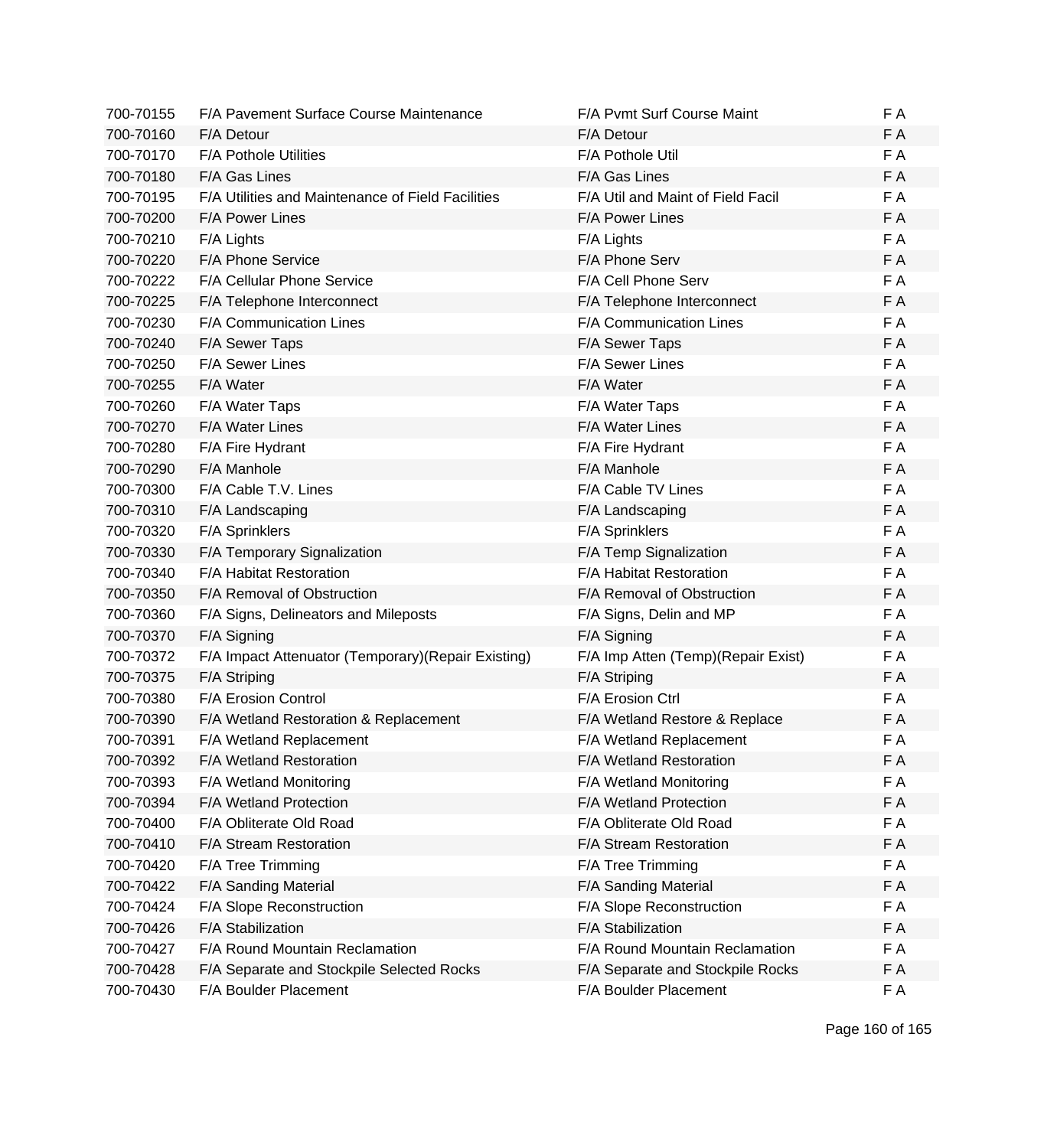| 700-70440 | F/A Rock Scaling                                                            | F/A Rock Scaling                         | F A |
|-----------|-----------------------------------------------------------------------------|------------------------------------------|-----|
| 700-70450 | F/A Rock Fall Protection                                                    | F/A Rock Fall Protection                 | F A |
| 700-70460 | F/A Rock Staining                                                           | F/A Rock Staining                        | F A |
| 700-70470 | <b>F/A Information Trailer</b>                                              | F/A Info Trailer                         | F A |
| 700-70480 | F/A Standby Sanitary Facilities                                             | F/A Standby Sani Facilities              | F A |
| 700-70490 | F/A Traffic Control Vehicle (Pilot Car)                                     | F/A Traf Ctrl Veh (Pilot Car)            | F A |
| 700-70492 | F/A Traffic Control for Installation                                        | F/A Traf Ctrl for Installation           | F A |
| 700-70494 | F/A Smart Work Zone Systems                                                 | F/A Smart Work Zone Systems              | F A |
| 700-70495 | F/A Asbestos Abatement Work                                                 | <b>F/A Asbestos Abatement Work</b>       | F A |
| 700-70496 | F/A Lead Abatement Work                                                     | F/A Lead Abatement Work                  | F A |
| 700-70500 | F/A Landfill Requirements                                                   | F/A Landfill Requirements                | F A |
| 700-70505 | F/A Plan Requirements                                                       | F/A Plan Requirements                    | F A |
| 700-70510 | F/A Relocate Field Office                                                   | F/A Relocate Field Office                | F A |
| 700-70520 | F/A Micro                                                                   | F/A Micro                                | F A |
| 700-70530 | F/A Drainage Improvement                                                    | F/A Drainage Improvement                 | F A |
| 700-70540 | F/A Traffic Signal Detector Loops                                           | F/A Traf Sig Detect Loops                | F A |
| 700-70550 | F/A Blading Shoulder                                                        | F/A Blading Shoulder                     | F A |
| 700-70560 | F/A Plant Establishment                                                     | F/A Plant Establishment                  | F A |
| 700-70570 | F/A Guardrail                                                               | F/A Guardrail                            | F A |
| 700-70580 | <b>F/A Test Instruments</b>                                                 | F/A Test Instruments                     | F A |
| 700-70587 | F/A Hazardous Waste Disposal                                                | F/A Hazardous Waste Disposal             | F A |
| 700-70588 | F/A Transportation of Hazardous Material                                    | F/A Transport Hazardous Matl             | F A |
| 700-70589 | F/A Environmental Health & Safety Management                                | F/A Environ Health & Safety Mgmt         | F A |
| 700-70590 | F/A Health and Safety Plan                                                  | F/A Health and Safety Plan               | F A |
| 700-70591 | F/A Health and Safety Officer                                               | F/A Health and Safety Officer            | F A |
| 700-70592 | F/A Survey Monumentation                                                    | F/A Survey Monumentation                 | F A |
| 700-70593 | F/A ROW Monumentation                                                       | <b>F/A ROW Monumentation</b>             | F A |
| 700-70594 | F/A DRB Standing Committee                                                  | F/A DRB Standing Committee               | F A |
| 700-70595 | F/A DRB On-Demand Committee                                                 | F/A DRB On-Demand Committee              | F A |
| 700-70596 | <b>Standing Dispute Review Board</b>                                        | <b>Standing DRB</b>                      | F A |
| 700-71000 | <b>CMGC Overrun Pool</b>                                                    | <b>CMGC Overrun Pool</b>                 | F A |
| 700-71001 | <b>CMGC Shared Rist Contig. Pool</b>                                        | <b>CMGC Shared Risk Contingency Pool</b> | FΑ  |
| 700-71002 | <b>CDOT Risk Pool</b>                                                       | <b>CDOT Risk Pool</b>                    | F A |
| 700-71003 | Owner Controlled Insurance Program Responsiveness<br>and Accuracy           | OCIP Respon. and Accuracy                | F A |
| 700-71004 | Owner Controlled Insurance Program Enrollment and<br>Reporting              | <b>OCIP Enrollment and Reporting</b>     | F A |
| 700-71005 | Owner Controlled Insurance Program Safety Compliance<br>and Loss Statistics | OCIP Safety Compl. and Loss Stat.        | F A |
| 700-71100 | <b>Multiplier</b>                                                           | Multiplier                               | F A |
| 700-73301 | F/A Lighting by Others (Non-Utility) Paid by Time &<br>Material s           | F/A Lighting by Others (Non-Util)        | F A |
| 700-73302 | F/A Lighting by Others (Non-Utility) Paid by LS                             | F/A Lighting by Others (Non-Util)        | F A |
| 700-73311 | F/A Relocate Electric (Non-Utility)                                         | F/A Reloc Elec (Non-Util)                | F A |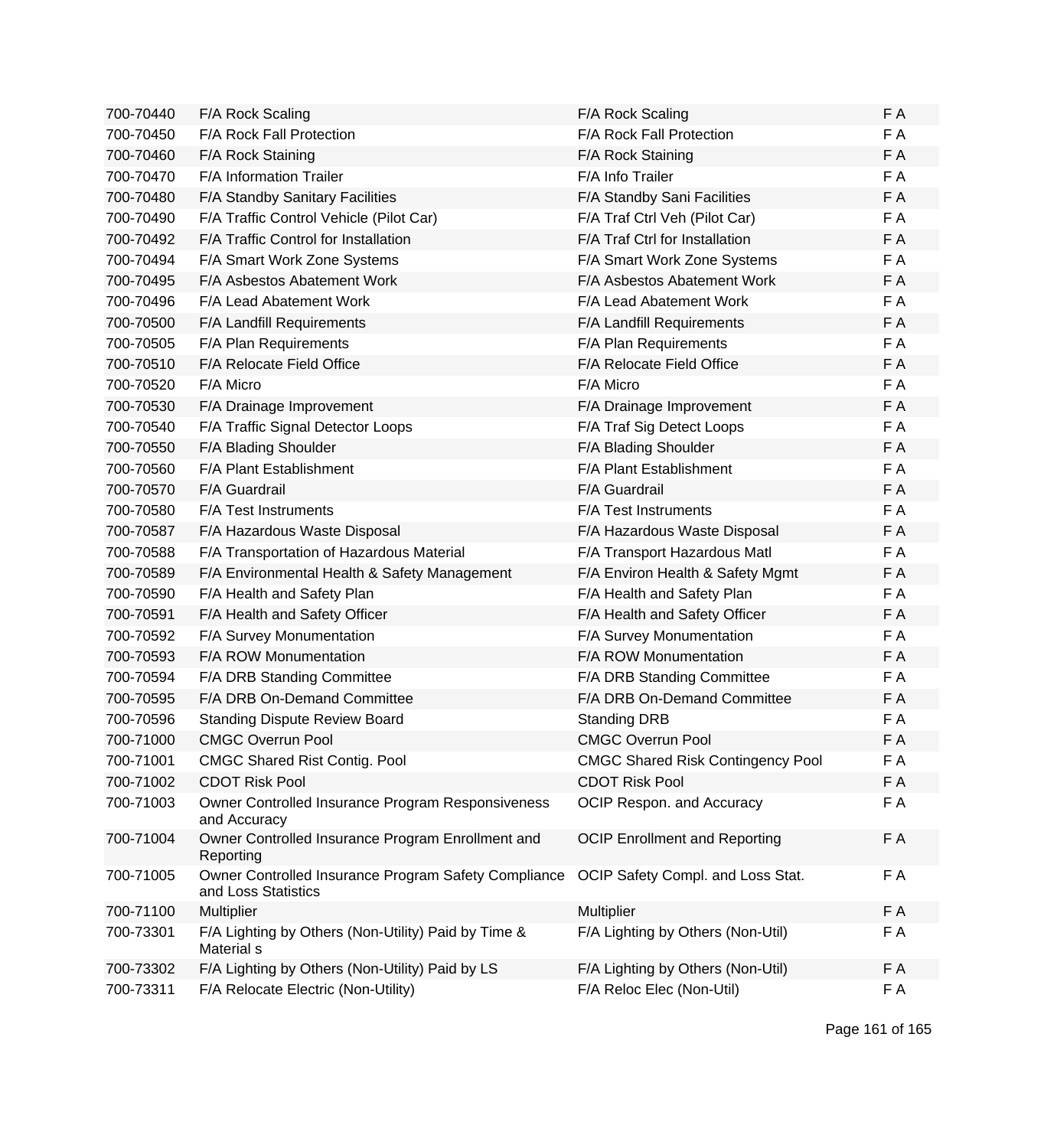| 700-73312 | F/A Signal Lighting by Others (Non-Utility)                                                           | F/A Sig Lighting by Others (Non-Util)    | F A |
|-----------|-------------------------------------------------------------------------------------------------------|------------------------------------------|-----|
| 700-73322 | F/A Fire Hydrant by Others (Non-Utility)                                                              | F/A Fire Hydrant by Others (Non-Util)    | F A |
| 700-73332 | F/A Relocate Electric (Non-Utility)                                                                   | F/A Reloc Elec (Non-Util)                | F A |
| 700-73351 | F/A                                                                                                   | F/A                                      | F A |
| 700-73352 | F/A                                                                                                   | F/A                                      | F A |
| 700-90000 | Do Not Use On Estimates-For Use Only As Item In The<br>Generic Nonbid Project                         | Generic Non-Bid Project                  | F A |
| 700-90005 | F/A                                                                                                   | F/A                                      | F A |
| 700-90006 | F/A Signing & Striping                                                                                | F/A Signing & Striping                   | F A |
| 700-90007 | F/A Plant Establishment                                                                               | F/A Plant Establishment                  | F A |
| 700-90010 | F/A Removal                                                                                           | F/A Removal                              | F A |
| 700-90011 | F/A Signs, Delineators & Mileposts                                                                    | F/A Signs, Delin & MP                    | F A |
| 700-90012 | Third Party Uniform Traffic Control is CE eligible, Use the<br>700-733** force account for this item. | Use 700-733** series for Traffic Control | F A |
| 700-90020 | F/A Adjust                                                                                            | F/A Adjust                               | F A |
| 700-90021 | F/A Detour                                                                                            | F/A Detour                               | F A |
| 700-90026 | F/A Landscaping                                                                                       | F/A Landscaping                          | F A |
| 700-90030 | F/A Reset                                                                                             | F/A Reset                                | F A |
| 700-90032 | F/A Emergency Repair                                                                                  | F/A Emergency Repair                     | F A |
| 700-90040 | F/A Furnish                                                                                           | F/A Furnish                              | F A |
| 700-90045 | F/A Provide                                                                                           | F/A Provide                              | F A |
| 700-90050 | F/A Relocate                                                                                          | F/A Relocate                             | F A |
| 700-90060 | F/A Install                                                                                           | F/A Install                              | F A |
| 700-90062 | F/A Furnish & Install                                                                                 | F/A Furn & Inst                          | F A |
| 700-90070 | F/A Railroad                                                                                          | F/A Railroad                             | F A |
| 700-90072 | F/A Railroad Flagging                                                                                 | F/A RR Flagging                          | F A |
| 700-90074 | F/A Railroad Pre-emptive Timing (Install & Wiring)                                                    | F/A RR Pre-empt Timing (Install, Wiring) | F A |
| 700-90080 | F/A Gas Lines                                                                                         | F/A Gas Lines                            | F A |
| 700-90090 | <b>F/A Electrical Service</b>                                                                         | F/A Elec Serv                            | F A |
| 700-90100 | F/A Power Lines                                                                                       | F/A Power Lines                          | F A |
| 700-90110 | F/A Lights                                                                                            | F/A Lights                               | F A |
| 700-90120 | F/A Phone Service                                                                                     | F/A Phone Serv                           | F A |
| 700-90130 | F/A Communication Lines                                                                               | F/A Communication Lines                  | F A |
| 700-90140 | F/A Sewer Taps                                                                                        | F/A Sewer Taps                           | F A |
| 700-90150 | F/A Sewer Lines                                                                                       | F/A Sewer Lines                          | F A |
| 700-90160 | F/A Water Taps                                                                                        | F/A Water Taps                           | F A |
| 700-90170 | F/A Water Lines                                                                                       | F/A Water Lines                          | F A |
| 700-90180 | F/A Fire Hydrant                                                                                      | F/A Fire Hydrant                         | F A |
| 700-90190 | F/A Cable TV Lines                                                                                    | F/A Cable TV Lines                       | F A |
| 700-90195 | F/A Maintain Field Laboratory                                                                         | F/A Maint Field Lab                      | F A |
| 700-93301 | F/A                                                                                                   | F/A                                      | F A |
| 700-93302 | F/A Lighting by Others (Non-Utility)                                                                  | F/A Lighting by Others (Non-Util)        | F A |
| 700-93311 | F/A Reloc Elec (Non-Utility)                                                                          | F/A Reloc Elec (Non-Util)                | F A |
| 700-93312 | F/A Signal Lighting By Others (Non-Utility)                                                           | F/A Sig Lighting by Others (Non-Util)    | F A |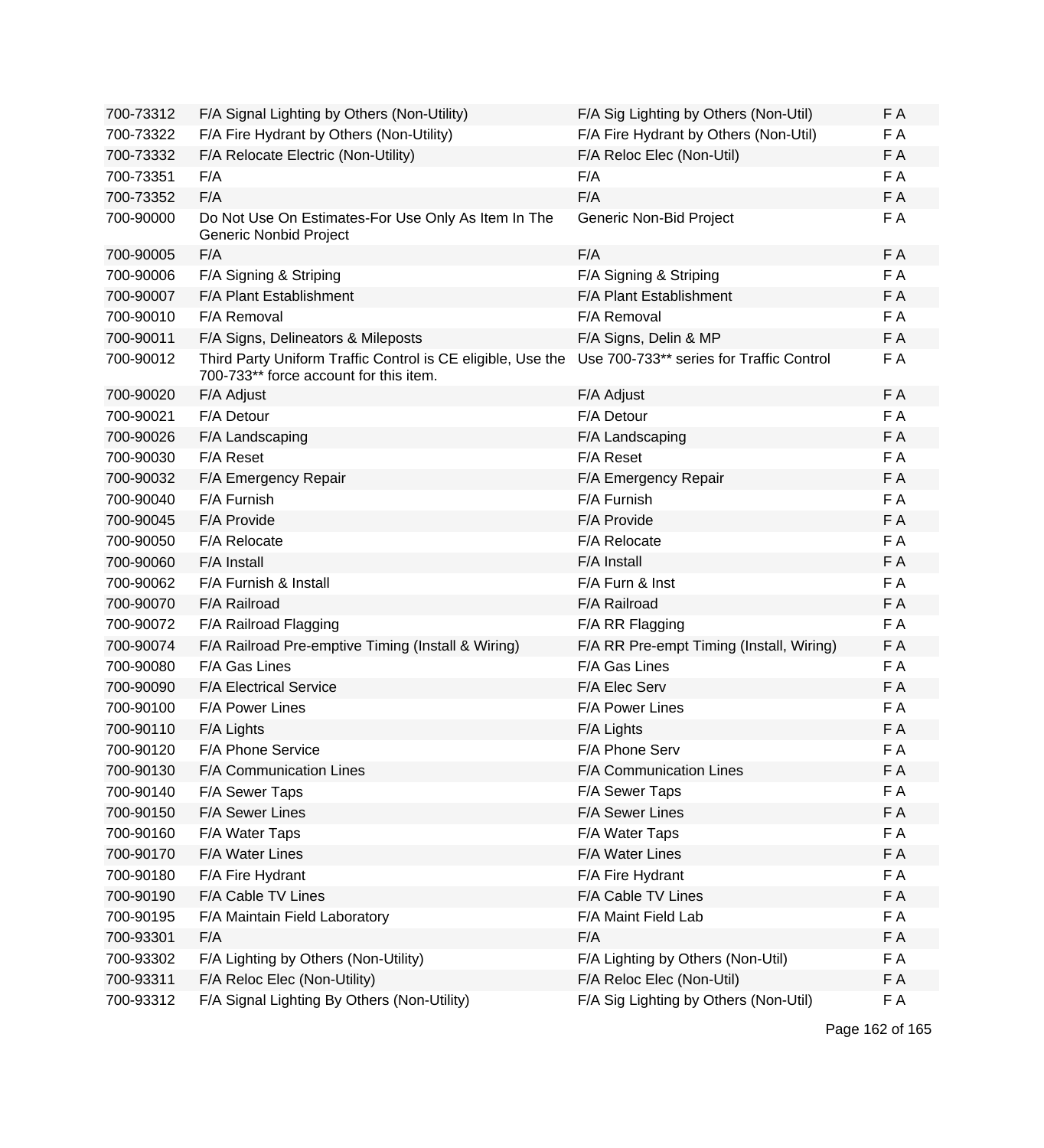| 700-93332 | F/A Relocate Electric (Non-Utility)                                                  | F/A Reloc Elec (Non-Util)             | F A            |
|-----------|--------------------------------------------------------------------------------------|---------------------------------------|----------------|
| 700-93352 | F/A                                                                                  | F/A                                   | F A            |
| 800-00040 | Right-Of-Way (Federal Aid Costs and Eligible Indirect<br>Costs)                      | Right-Of-Way (Fed Aid)                | L S            |
| 800-00045 | Right-Of-Way (Non-Federal Aid Costs and NFA Indirect<br>Costs)                       | Right-Of-Way (Non-Fed Aid)            | L S            |
| 800-00046 | Right-Of-Way (Non-Federal Aid Costs 2 and NFA Indirect ROW (Non-Fed Aid 2)<br>Costs) |                                       | L S            |
| 800-00047 | Right-of-Way (Federal-Aid 2 Directs and Indirects)                                   | ROW (Fed-Aid 2 Directs and Indirects) | L S            |
| 800-00060 | <b>State Furnished Materials</b>                                                     | <b>State Furn Matls</b>               | L <sub>S</sub> |
| 800-00062 | <b>Local Furnished Materials</b>                                                     | <b>Local Furn Matls</b>               | L S            |
| 800-00064 | <b>Other Furnished Materials</b>                                                     | <b>Other Furn Matls</b>               | L <sub>S</sub> |
| 800-00066 | <b>Misc Furnished Materials</b>                                                      | Misc Furn Matls                       | L S            |
| 800-00068 | State Furnished Materials (Unit Each)                                                | <b>State Furn Matls</b>               | <b>EACH</b>    |
| 800-00070 | State Furnished Materials (Unit Cubic Yards)                                         | <b>State Furn Matls</b>               | <b>CY</b>      |
| 800-00072 | <b>State Furnished Material</b>                                                      | <b>State Furn Matls</b>               | <b>LB</b>      |
| 800-00074 | <b>State Furnished Materials</b>                                                     | <b>State Furn Matls</b>               | <b>SF</b>      |
| 900-00001 | Added Item (Acre)/                                                                   | Added Item (Acre)/                    | <b>ACRE</b>    |
| 900-00003 | Added Item (Cubic Foot)/                                                             | Added Item (Cubic Foot)/              | CF             |
| 900-00004 | Added Item (Cubic Yard)/                                                             | Added Item (Cubic Yard)/              | <b>CY</b>      |
| 900-00005 | Added Item (Day)/                                                                    | Added Item (Day)/                     | <b>DAY</b>     |
| 900-00006 | Added Item (Dollar)/                                                                 | Added Item (Dollar)/                  | <b>DOL</b>     |
| 900-00007 | Added Item (Each)/                                                                   | Added Item (Each)/                    | <b>EACH</b>    |
| 900-00009 | Added Item (Gallon)/                                                                 | Added Item (Gallon)/                  | <b>GAL</b>     |
| 900-00010 | Added Item (Hour)/                                                                   | Added Item (Hour)/                    | <b>HOUR</b>    |
| 900-00011 | Added Item (Pound)/                                                                  | Added Item (Pound)/                   | LB             |
| 900-00012 | Added Item (Foot)/                                                                   | Added Item (Foot)/                    | LF             |
| 900-00013 | Added Item (Lane Mile)/                                                              | Added Item (Lane Mile)/               | LM             |
| 900-00014 | Added Item (Lump Sum)/                                                               | Added Item (Lump Sum)/                | L <sub>S</sub> |
| 900-00015 | Added Item (M Ft Bd Measure)/                                                        | Added Item (M Ft Bd Measure)/         | <b>MFBM</b>    |
| 900-00016 | Added Item (M Gallon)/                                                               | Added Item (M Gallon)/                | <b>MGAL</b>    |
| 900-00017 | Added Item (Mile)/                                                                   | Added Item (Mile)/                    | <b>MILE</b>    |
| 900-00018 | Added Item (M Kip Foot)/                                                             | Added Item (M Kip Foot)/              | <b>MKFT</b>    |
| 900-00019 | Added Item (Month)/                                                                  | Added Item (Month)/                   | <b>MON</b>     |
| 900-00020 | Added Item (Ounce)/                                                                  | Added Item (Ounce)/                   | OZ             |
| 900-00021 | Added Item (Square Foot)/                                                            | Added Item (Square Foot)/             | <b>SF</b>      |
| 900-00022 | Added Item (Square Yard)/                                                            | Added Item (Square Yard)/             | SY             |
| 900-00023 | Added Item (Ton Mile)/                                                               | Added Item (Ton Mile)/                | <b>TM</b>      |
| 900-00024 | Added Item (Ton)/                                                                    | Added Item (Ton)/                     | <b>TON</b>     |
| 900-00025 | Added Item (Workday)/                                                                | Added Item (Workday)/                 | <b>WD</b>      |
| 900-00026 | Added Item (Week)/                                                                   | Added Item (Week)/                    | WK             |
| 900-00027 | Added Item (Yard Mile)/                                                              | Added Item (Yard Mile)/               | YM             |
| 900-00028 | Added Item (OJT Damages)                                                             | Added Item (OJT Damages)              | <b>HOUR</b>    |
| 900-00029 | Sales Tax - AC Grade/Source Change                                                   | Sales Tax - AC Grade/Source Change    | <b>DOL</b>     |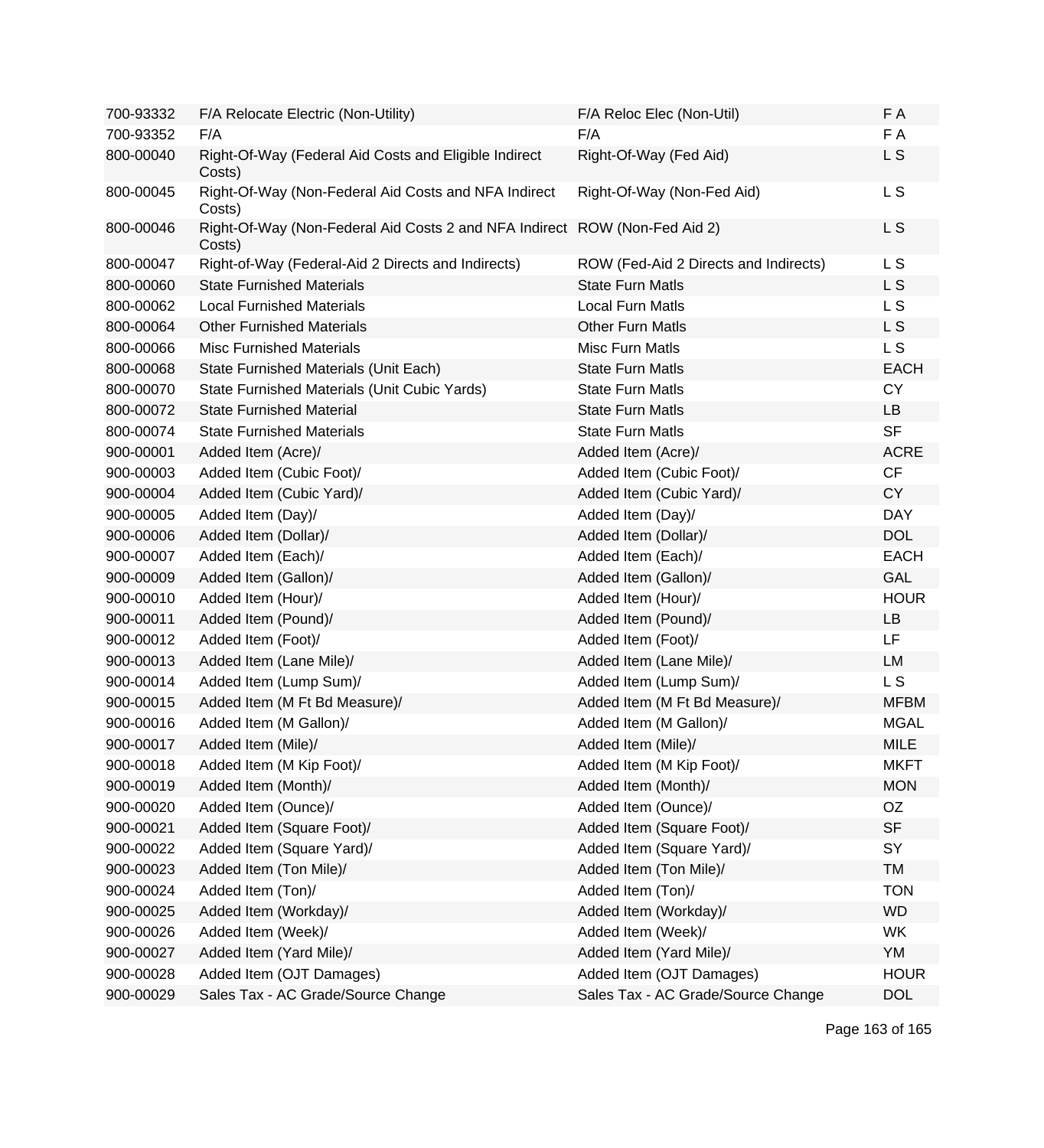| 900-00030 | <b>Erosion Control Liquidated Damages</b>    | <b>Erosion Control Liquidated Damages</b>   | <b>DAY</b> |
|-----------|----------------------------------------------|---------------------------------------------|------------|
| 900-00031 | <b>ADDED Item/DBE Sanctions</b>              | <b>ADDED Item/DBE Sanctions</b>             | <b>DOL</b> |
| 950-00000 | <b>Contract Management</b>                   | <b>Contract Management</b>                  | <b>DOL</b> |
| 950-00001 | <b>Quality Management</b>                    | <b>Quality Management</b>                   | <b>DOL</b> |
| 950-00002 | Safety Management                            | Safety Management                           | <b>DOL</b> |
| 950-00003 | <b>Public Information Management</b>         | Public Info Manage                          | <b>DOL</b> |
| 950-00004 | Mobilization                                 | Mobilization                                | <b>DOL</b> |
| 950-00005 | Bonds and Insurance                          | Bonds and Insurance                         | <b>DOL</b> |
| 950-00006 | Right-of-Way                                 | Right-of-Way                                | <b>DOL</b> |
| 950-00100 | Hot Mix Asphalt                              | <b>HMA</b>                                  | <b>DOL</b> |
| 950-00101 | Stone Matrix Asphalt                         | <b>SMA</b>                                  | <b>DOL</b> |
| 950-00102 | Concrete Pavement (8 Inch to 10 Inch)        | Conc Pavement (8 In to 10 In)               | <b>DOL</b> |
| 950-00103 | Concrete Pavement (11 Inch to 13 Inch)       | Conc Pavement (11 In to 13 In)              | <b>DOL</b> |
| 950-00104 | Concrete Pavement (>13 Inch)                 | Conc Pavement (>13 Inch)                    | <b>DOL</b> |
| 950-00105 | Roadway (Other)                              | Roadway (Other)                             | <b>DOL</b> |
| 950-00106 | <b>Design Services</b>                       | <b>Design Services</b>                      | <b>DOL</b> |
| 950-00108 | <b>Project Contract Total</b>                | <b>Project Contract Total</b>               | <b>DOL</b> |
| 950-00200 | Structure - Steel Girder                     | Structure - Steel Girder                    | <b>DOL</b> |
| 950-00201 | Structure - Concrete I Girder                | Structure - Concrete I Girder               | <b>DOL</b> |
| 950-00202 | Structure - Box Girder                       | Structure - Box Girder                      | <b>DOL</b> |
| 950-00203 | Structure - Concrete Segmental Girder        | Structure - Conc Seg Girder                 | <b>DOL</b> |
| 950-00204 | Structure - Concrete Post Tensioned Girder   | <b>Structure - Conc Post Tension Girder</b> | <b>DOL</b> |
| 950-00205 | Structure - Other                            | Structure - Other                           | <b>DOL</b> |
| 950-00206 | Structure - Concrete Box Culvert (W>20 Feet) | Structure - CBC (W>20 Ft)                   | <b>DOL</b> |
| 950-00207 | Sign Structure                               | Sign Structure                              | <b>DOL</b> |
| 950-00208 | <b>Retaining Walls</b>                       | <b>Retaining Walls</b>                      | <b>DOL</b> |
| 950-00209 | Noise Walls                                  | Noise Walls                                 | <b>DOL</b> |
| 950-00300 | <b>Unclassified Excavation</b>               | Uncl Ex                                     | <b>DOL</b> |
| 950-00301 | <b>Unclassified Embankment</b>               | <b>Uncl Embank</b>                          | <b>DOL</b> |
| 950-00302 | Aggregate Base Course                        | <b>ABC</b>                                  | <b>DOL</b> |
| 950-00303 | Earthwork (Other)                            | Earthwork (Other)                           | <b>DOL</b> |
| 950-00400 | <b>Tolling Infrastructure</b>                | Tolling Infrastructure                      | <b>DOL</b> |
| 950-00401 | <b>Intelligent Transportation Systems</b>    | <b>ITS</b>                                  | <b>DOL</b> |
| 950-00500 | Removal/Resets                               | Removal/Resets                              | <b>DOL</b> |
| 950-00501 | Signing and Striping                         | Signing and Striping                        | <b>DOL</b> |
| 950-00502 | <b>Utility Work</b>                          | <b>Utility Work</b>                         | <b>DOL</b> |
| 950-00503 | Railroad Work                                | <b>Railroad Work</b>                        | <b>DOL</b> |
| 950-00504 | Drainage                                     | Drainage                                    | <b>DOL</b> |
| 950-00505 | Maintenance of Traffic                       | Maint of Traffic                            | <b>DOL</b> |
| 950-00506 | <b>Environmental Management</b>              | <b>Environ Manage</b>                       | <b>DOL</b> |
| 950-00600 | Guard Rail (Concrete)                        | Guard Rail (Concrete)                       | <b>DOL</b> |
| 950-00601 | Guard Rail (Steel)                           | <b>Guard Rail (Steel)</b>                   | <b>DOL</b> |
| 950-00602 | Guard Rail (Cable)                           | Guard Rail (Cable)                          | <b>DOL</b> |